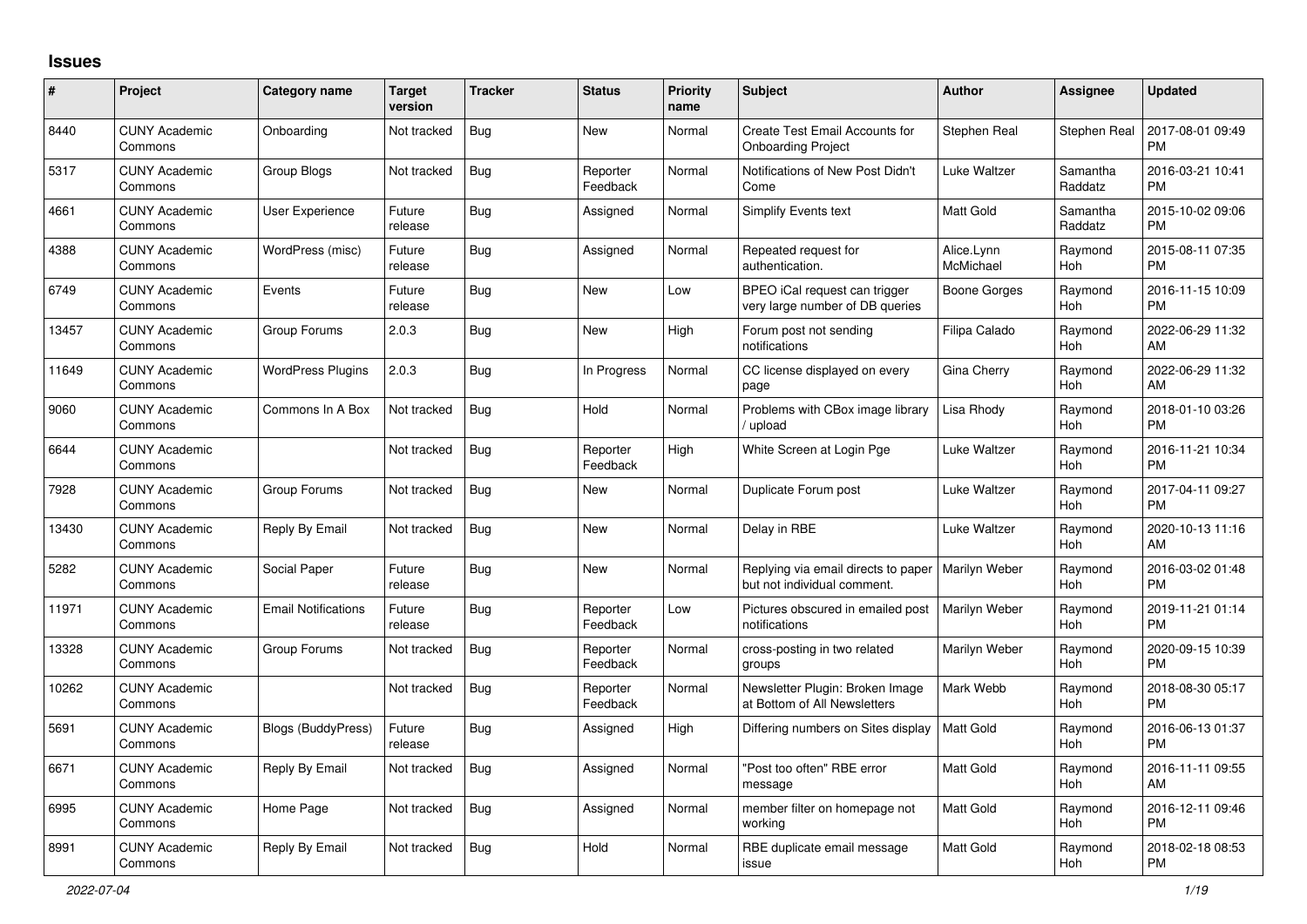| #     | Project                         | <b>Category name</b>     | Target<br>version | <b>Tracker</b> | <b>Status</b>        | Priority<br>name | <b>Subject</b>                                                               | <b>Author</b>           | Assignee            | <b>Updated</b>                |
|-------|---------------------------------|--------------------------|-------------------|----------------|----------------------|------------------|------------------------------------------------------------------------------|-------------------------|---------------------|-------------------------------|
| 8992  | <b>NYCDH Community</b><br>Site  |                          |                   | Bug            | Assigned             | Normal           | Multiple RBE error reports                                                   | Matt Gold               | Raymond<br>Hoh      | 2017-12-11 05:43<br><b>PM</b> |
| 9346  | <b>CUNY Academic</b><br>Commons | WordPress (misc)         | Not tracked       | Bug            | <b>New</b>           | Normal           | Clone cetls.bmcc.cuny.edu for<br>development                                 | Owen Roberts            | Raymond<br>Hoh      | 2018-03-06 05:35<br><b>PM</b> |
| 15516 | <b>CUNY Academic</b><br>Commons | <b>WordPress Plugins</b> |                   | Bug            | Reporter<br>Feedback | Normal           | Can't publish or save draft of post<br>on wordpress.com                      | Raffi<br>Khatchadourian | Raymond<br>Hoh      | 2022-03-02 05:52<br><b>PM</b> |
| 3939  | <b>CUNY Academic</b><br>Commons | <b>WordPress Plugins</b> | Future<br>release | Bug            | Hold                 | Normal           | Activity stream support for<br>Co-Authors Plus plugin                        | Raymond Hoh             | Raymond<br>Hoh      | 2015-11-09 06:13<br><b>PM</b> |
| 11243 | <b>CUNY Academic</b><br>Commons | BuddyPress (misc)        | Future<br>release | Bug            | New                  | Normal           | Audit bp-custom.php                                                          | Raymond Hoh             | Raymond<br>Hoh      | 2022-04-26 11:59<br>AM        |
| 14496 | <b>CUNY Academic</b><br>Commons | Domain Mapping           | Future<br>release | Bug            | <b>New</b>           | Normal           | Mapped domain SSO uses<br>third-party cookies                                | Raymond Hoh             | Raymond<br>Hoh      | 2021-05-24 04:03<br><b>PM</b> |
| 16177 | <b>CUNY Academic</b><br>Commons | Reply By Email           |                   | Bug            | New                  | Normal           | Switch to Inbound mode for RBE                                               | Raymond Hoh             | Raymond<br>Hoh      | 2022-05-30 04:32<br><b>PM</b> |
| 16319 | <b>CUNY Academic</b><br>Commons | <b>WordPress Plugins</b> | 2.0.3             | Bug            | New                  | Normal           | <b>Request for Events Calendar Pro</b><br>5.14.2 update                      | Raymond Hoh             | Raymond<br>Hoh      | 2022-07-01 04:16<br><b>PM</b> |
| 4535  | <b>CUNY Academic</b><br>Commons | My Commons               | Future<br>release | Bug            | <b>New</b>           | Low              | My Commons filter issue                                                      | scott voth              | Raymond<br>Hoh      | 2015-09-01 11:17<br>AM        |
| 16245 | <b>CUNY Academic</b><br>Commons | WordPress (misc)         |                   | Bug            | Reporter<br>Feedback | Normal           | Save Button missing on<br>WordPress Profile page                             | scott voth              | Raymond<br>Hoh      | 2022-06-16 03:09<br><b>PM</b> |
| 3691  | <b>CUNY Academic</b><br>Commons | <b>WordPress Plugins</b> | Future<br>release | Bug            | New                  | Normal           | <b>WPMU Domain Mapping</b><br>Debugging on cdev                              | Raymond Hoh             | Matt Gold           | 2014-12-12 09:04<br>AM        |
| 4972  | <b>CUNY Academic</b><br>Commons | Analytics                | Not tracked       | Bug            | New                  | Normal           | <b>Newsletter Analytics</b>                                                  | Stephen Real            | Matt Gold           | 2015-12-09 12:54<br><b>PM</b> |
| 11879 | <b>CUNY Academic</b><br>Commons |                          | Not tracked       | Bug            | <b>New</b>           | Normal           | Hypothesis comments appearing<br>on multiple, different pdfs across<br>blogs | Laurie Hurson           | Laurie Hurson       | 2019-09-19 02:39<br><b>PM</b> |
| 13331 | <b>CUNY Academic</b><br>Commons | Site cloning             | Future<br>release | Bug            | New                  | Normal           | Combine Site Template and Clone<br>operations                                | <b>Boone Gorges</b>     | Jeremy Felt         | 2021-11-19 12:39<br><b>PM</b> |
| 9835  | <b>CUNY Academic</b><br>Commons | Group Forums             | Future<br>release | Bug            | Assigned             | Normal           | add a "like" function?                                                       | Marilyn Weber           | <b>Erik Trainer</b> | 2018-06-05 01:49<br><b>PM</b> |
| 2167  | <b>CUNY Academic</b><br>Commons | WordPress (misc)         | Future<br>release | Bug            | Assigned             | Normal           | <b>CAC-Livestream Plugin Issues</b>                                          | Michael Smith           | Dominic<br>Giglio   | 2015-01-02 03:06<br><b>PM</b> |
| 5268  | <b>CUNY Academic</b><br>Commons | Group Forums             | Future<br>release | Bug            | Assigned             | Normal           | Long-time to post to multiple<br>groups                                      | Luke Waltzer            | Daniel Jones        | 2016-09-07 06:31<br><b>PM</b> |
| 4438  | <b>CUNY Academic</b><br>Commons | Events                   | Future<br>release | Bug            | Assigned             | Normal           | Events Calendar - Export<br><b>Recurring Events</b>                          | scott voth              | Daniel Jones        | 2016-05-23 04:25<br><b>PM</b> |
| 5827  | <b>CUNY Academic</b><br>Commons | Public Portfolio         | Future<br>release | Bug            | Assigned             | Normal           | Academic Interests square bracket<br>links not working                       | scott voth              | Chris Stein         | 2016-08-11 11:59<br><b>PM</b> |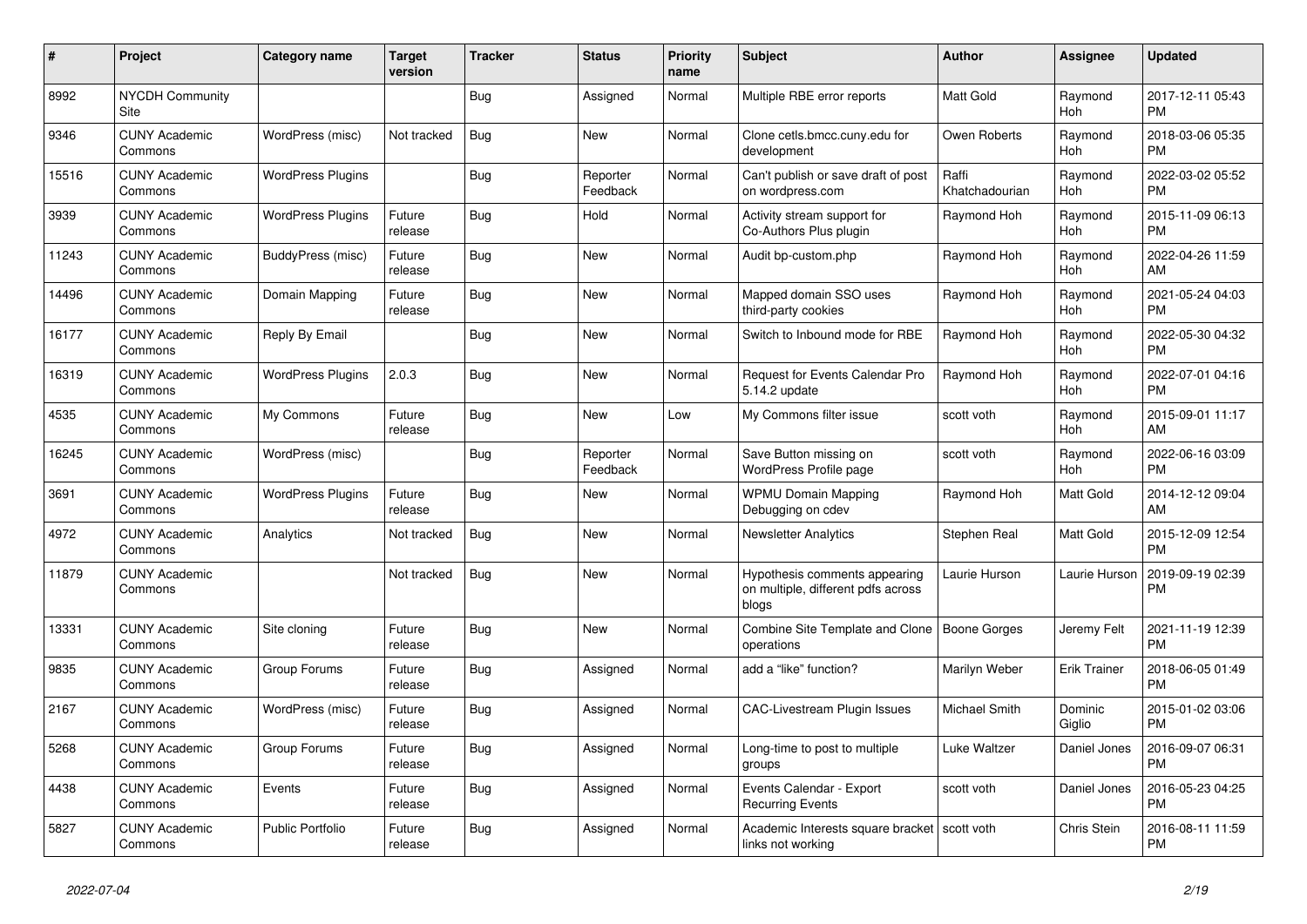| #     | Project                         | <b>Category name</b>       | <b>Target</b><br>version | <b>Tracker</b> | <b>Status</b>        | <b>Priority</b><br>name | <b>Subject</b>                                                                                  | Author              | <b>Assignee</b> | <b>Updated</b>                |
|-------|---------------------------------|----------------------------|--------------------------|----------------|----------------------|-------------------------|-------------------------------------------------------------------------------------------------|---------------------|-----------------|-------------------------------|
| 7022  | <b>CUNY Academic</b><br>Commons | Announcements              | Future<br>release        | Bug            | <b>New</b>           | Normal                  | Sitewide announcements should<br>be displayed on, and dismissable<br>from, mapped domains       | <b>Boone Gorges</b> | Boone<br>Gorges | 2018-03-22 10:18<br>AM        |
| 7663  | <b>CUNY Academic</b><br>Commons | Social Paper               | Future<br>release        | Bug            | New                  | Normal                  | Social Paper notifications not<br>formatted correctly on secondary<br>sites                     | <b>Boone Gorges</b> | Boone<br>Gorges | 2018-04-16 03:52<br>PM.       |
| 9926  | <b>CUNY Academic</b><br>Commons | <b>WordPress Plugins</b>   | Future<br>release        | Bug            | <b>New</b>           | Normal                  | twitter-mentions-as-comments<br>cron jobs can run long                                          | <b>Boone Gorges</b> | Boone<br>Gorges | 2018-10-24 12:34<br>PM        |
| 10794 | <b>CUNY Academic</b><br>Commons | Performance                | Not tracked              | Bug            | <b>New</b>           | Normal                  | Memcached connection<br>occasionally breaks                                                     | Boone Gorges        | Boone<br>Gorges | 2018-12-06 03:30<br><b>PM</b> |
| 14987 | <b>CUNY Academic</b><br>Commons | <b>WordPress Plugins</b>   | Future<br>release        | Bug            | <b>New</b>           | Normal                  | Elementor update causes<br>database freeze-up                                                   | <b>Boone Gorges</b> | Boone<br>Gorges | 2021-11-29 12:02<br><b>PM</b> |
| 9289  | <b>CUNY Academic</b><br>Commons | <b>WordPress Plugins</b>   | Future<br>release        | Bug            | Reporter<br>Feedback | Normal                  | Email Users Plugin                                                                              | Laurie Hurson       | Boone<br>Gorges | 2018-10-24 12:34<br><b>PM</b> |
| 12438 | <b>CUNY Academic</b><br>Commons | Courses                    | Not tracked              | Bug            | New                  | Normal                  | Site appearing twice                                                                            | Laurie Hurson       | Boone<br>Gorges | 2020-02-18 01:34<br><b>PM</b> |
| 16199 | <b>CUNY Academic</b><br>Commons | <b>Directories</b>         | 2.0.3                    | Bug            | New                  | Normal                  | Removed "Semester" Filter from<br><b>Courses Directory</b>                                      | Laurie Hurson       | Boone<br>Gorges | 2022-06-29 11:32<br>AM        |
| 7981  | <b>CUNY Academic</b><br>Commons | Social Paper               | Future<br>release        | Bug            | <b>New</b>           | Normal                  | Social Paper comments should<br>not go to spam                                                  | Luke Waltzer        | Boone<br>Gorges | 2018-04-16 03:52<br><b>PM</b> |
| 10678 | <b>CUNY Academic</b><br>Commons |                            | Not tracked              | Bug            | Reporter<br>Feedback | High                    | Newsletter Plugin Not Sending<br>Out Newsletters                                                | Mark Webb           | Boone<br>Gorges | 2019-09-16 09:38<br><b>PM</b> |
| 3419  | <b>CUNY Academic</b><br>Commons | Group Invitations          | 1.6.14                   | <b>Bug</b>     | Testing<br>Required  | Normal                  | Neatening the display of<br>messages on group requests                                          | <b>Matt Gold</b>    | Boone<br>Gorges | 2014-09-01 09:29<br><b>PM</b> |
| 9979  | <b>CUNY Academic</b><br>Commons | <b>Email Notifications</b> | Not tracked              | Bug            | Reporter<br>Feedback | Normal                  | Reports of slow email activation<br>emails                                                      | <b>Matt Gold</b>    | Boone<br>Gorges | 2018-08-29 09:40<br><b>PM</b> |
| 10040 | <b>CUNY Academic</b><br>Commons | WordPress (misc)           | Not tracked              | Bug            | Reporter<br>Feedback | Normal                  | User doesn't see full list of themes                                                            | <b>Matt Gold</b>    | Boone<br>Gorges | 2018-07-25 10:12<br>AM        |
| 13949 | <b>CUNY Academic</b><br>Commons |                            | Not tracked              | Bug            | <b>New</b>           | Normal                  | Continued debugging of runaway<br>MySQL connections                                             | Matt Gold           | Boone<br>Gorges | 2021-09-14 10:42<br>AM        |
| 16307 | <b>CUNY Academic</b><br>Commons |                            |                          | Bug            | New                  | Normal                  | Add brief messaging to<br>accept/decline group membership<br>requests                           | Matt Gold           | Boone<br>Gorges | 2022-06-27 06:13<br><b>PM</b> |
| 2618  | NYCDH Community<br>Site         |                            |                          | <b>Bug</b>     | Assigned             | Low                     | Mark blogs as spam when created   Matt Gold<br>by users marked as spam                          |                     | Boone<br>Gorges | 2013-06-09 11:38<br><b>PM</b> |
| 14483 | <b>CUNY Academic</b><br>Commons | WordPress - Media          | Not tracked              | <b>Bug</b>     | Reporter<br>Feedback | Normal                  | Wordpress PDF Embed Stopped<br>Working after JITP Media Clone                                   | Patrick DeDauw      | Boone<br>Gorges | 2021-05-20 01:51<br><b>PM</b> |
| 8675  | <b>CUNY Academic</b><br>Commons | <b>User Onboarding</b>     | Future<br>release        | Bug            | Reporter<br>Feedback | Low                     | Add new User search screen calls<br>for the input of email address but<br>doesn't work with one | Paul Hebert         | Boone<br>Gorges | 2017-10-11 11:17<br>AM        |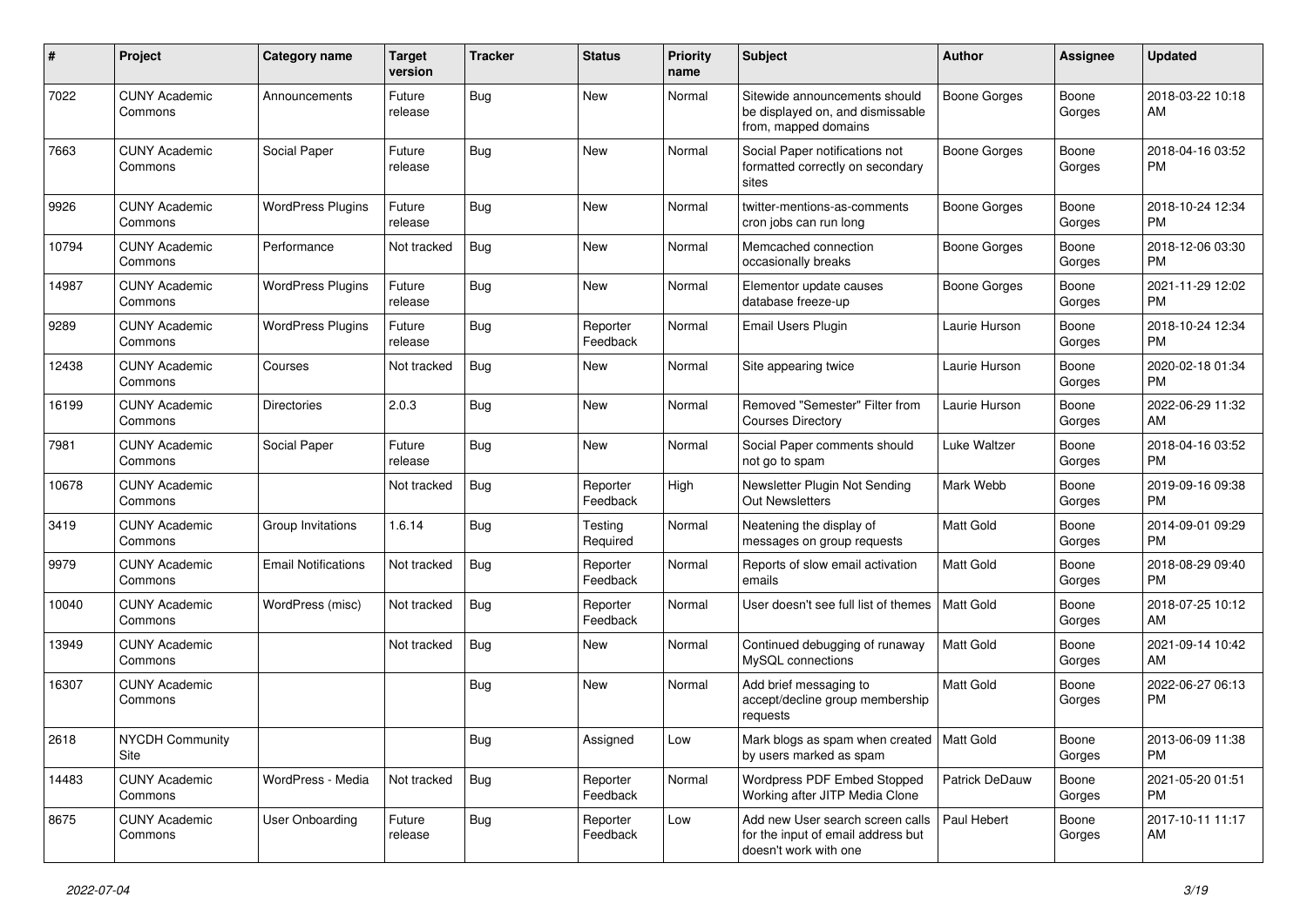| #     | Project                         | <b>Category name</b>     | <b>Target</b><br>version | <b>Tracker</b> | <b>Status</b>        | <b>Priority</b><br>name | <b>Subject</b>                                                                                               | <b>Author</b>           | <b>Assignee</b> | <b>Updated</b>                |
|-------|---------------------------------|--------------------------|--------------------------|----------------|----------------------|-------------------------|--------------------------------------------------------------------------------------------------------------|-------------------------|-----------------|-------------------------------|
| 15242 | <b>CUNY Academic</b><br>Commons | Performance              | Not tracked              | Bug            | Reporter<br>Feedback | Normal                  | Slugist site                                                                                                 | Raffi<br>Khatchadourian | Boone<br>Gorges | 2022-02-07 11:14<br>AM        |
| 14908 | <b>CUNY Academic</b><br>Commons | Performance              |                          | Bug            | New                  | Normal                  | Stale object cache on cdev                                                                                   | Raymond Hoh             | Boone<br>Gorges | 2021-12-07 09:45<br>AM        |
| 9515  | <b>CUNY Academic</b><br>Commons | <b>WordPress Plugins</b> | Not tracked              | Bug            | Reporter<br>Feedback | Normal                  | Text to Speech plugin - "More<br>Slowly" checkbox not working                                                | scott voth              | Boone<br>Gorges | 2018-06-13 02:26<br><b>PM</b> |
| 14113 | <b>CUNY Academic</b><br>Commons | WordPress (misc)         | Future<br>release        | Bug            | Hold                 | Normal                  | Block Editor Not Working on this<br>page - Json error                                                        | scott voth              | Boone<br>Gorges | 2021-03-05 11:01<br>AM        |
| 2576  | <b>NYCDH Community</b><br>Site  |                          |                          | Bug            | Hold                 | Low                     | Test Next Button in Javascript<br><b>Tutorial Under Activities</b>                                           | <b>Mark Newton</b>      | Alex Gil        | 2013-05-18 02:55<br><b>PM</b> |
| 5488  | <b>CUNY Academic</b><br>Commons | Social Paper             | Future<br>release        | <b>Bug</b>     | <b>New</b>           | Normal                  | Add a "last edited by" field to<br>Social Paper group directories                                            | Boone Gorges            |                 | 2016-04-21 10:05<br><b>PM</b> |
| 11024 | <b>CUNY Academic</b><br>Commons | WordPress (misc)         | Future<br>release        | Bug            | <b>New</b>           | Normal                  | Subsites should not show "you<br>should update your .htaccess<br>now" notice after permalink setting<br>save | Boone Gorges            |                 | 2019-01-28 01:35<br><b>PM</b> |
| 11392 | <b>CUNY Academic</b><br>Commons |                          | Future<br>release        | Bug            | New                  | Normal                  | Migrate users away from<br><b>StatPress</b>                                                                  | <b>Boone Gorges</b>     |                 | 2019-04-23 03:53<br><b>PM</b> |
| 12436 | <b>CUNY Academic</b><br>Commons |                          | Not tracked              | Bug            | Assigned             | Normal                  | Nightly system downtime                                                                                      | Boone Gorges            |                 | 2020-08-01 09:30<br>AM        |
| 6755  | <b>CUNY Academic</b><br>Commons | WordPress (misc)         | Future<br>release        | Bug            | <b>New</b>           | Normal                  | Cannot Deactivate Plugin                                                                                     | Laura Kane              |                 | 2016-11-16 01:12<br><b>PM</b> |
| 11415 | <b>CUNY Academic</b><br>Commons | <b>WordPress Plugins</b> | Not tracked              | Bug            | Reporter<br>Feedback | Normal                  | <b>Blog Subscriptions in Jetpack</b>                                                                         | Laurie Hurson           |                 | 2019-05-14 10:34<br>AM        |
| 14936 | <b>CUNY Academic</b><br>Commons |                          |                          | Bug            | <b>New</b>           | Normal                  | Commons websites blocked by<br>SPS campus network                                                            | Laurie Hurson           |                 | 2021-11-03 03:57<br><b>PM</b> |
| 14940 | <b>CUNY Academic</b><br>Commons |                          |                          | <b>Bug</b>     | <b>New</b>           | Normal                  | Discrepancy between Commons<br>profile "sites" and actual # of sites                                         | Laurie Hurson           |                 | 2021-11-08 11:09<br>AM        |
| 15757 | <b>CUNY Academic</b><br>Commons |                          |                          | Bug            | New                  | Normal                  | Members # do not match                                                                                       | Laurie Hurson           |                 | 2022-03-30 04:52<br><b>PM</b> |
| 6356  | <b>CUNY Academic</b><br>Commons | <b>WordPress Plugins</b> | Future<br>release        | Bug            | Reporter<br>Feedback | Low                     | Should Subscribe2 be<br>deprecated?                                                                          | Luke Waltzer            |                 | 2017-03-20 12:20<br><b>PM</b> |
| 12360 | <b>CUNY Academic</b><br>Commons | <b>WordPress Themes</b>  | Not tracked              | <b>Bug</b>     | Reporter<br>Feedback | Normal                  | site just says "DANTE We are<br>currently in maintenance mode,<br>please check back shortly."                | Marilyn Weber           |                 | 2020-02-04 12:13<br><b>PM</b> |
| 10769 | <b>CUNY Academic</b><br>Commons | <b>WordPress Themes</b>  | Not tracked              | Bug            | Reporter<br>Feedback | Normal                  | 2011 Theme Sidebar                                                                                           | Mark Webb               |                 | 2018-12-04 04:09<br><b>PM</b> |
| 11120 | <b>CUNY Academic</b><br>Commons | <b>WordPress Plugins</b> | Not tracked              | Bug            | Reporter<br>Feedback | Normal                  | Events Manager Events Not<br>Showing Up                                                                      | Mark Webb               |                 | 2019-02-27 04:10<br><b>PM</b> |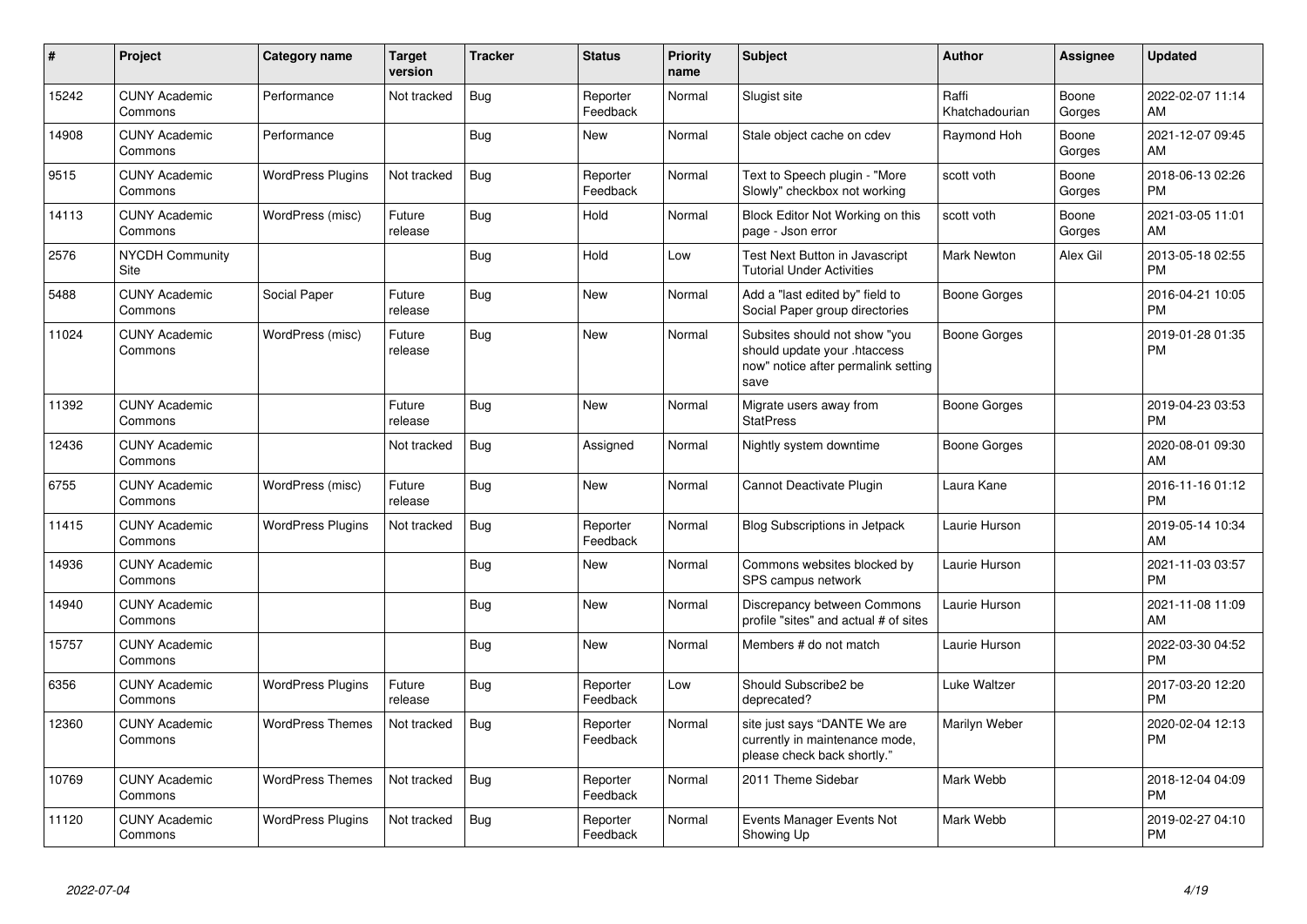| #     | Project                         | <b>Category name</b>     | <b>Target</b><br>version | <b>Tracker</b> | <b>Status</b>        | <b>Priority</b><br>name | <b>Subject</b>                                                                             | <b>Author</b>           | <b>Assignee</b>     | <b>Updated</b>                |
|-------|---------------------------------|--------------------------|--------------------------|----------------|----------------------|-------------------------|--------------------------------------------------------------------------------------------|-------------------------|---------------------|-------------------------------|
| 14792 | <b>CUNY Academic</b><br>Commons |                          |                          | Bug            | New                  | Normal                  | Inconsistent email notifications<br>from gravity forms                                     | Raffi<br>Khatchadourian |                     | 2021-10-04 01:50<br><b>PM</b> |
| 16294 | <b>CUNY Academic</b><br>Commons |                          |                          | Bug            | New                  | Urgent                  | CAC is down                                                                                | Raffi<br>Khatchadourian |                     | 2022-06-27 02:00<br><b>PM</b> |
| 16255 | <b>CUNY Academic</b><br>Commons | WordPress (misc)         |                          | Bug            | <b>New</b>           | Normal                  | Need to define 'MULTISITE'<br>constant in wp-config.php                                    | Raymond Hoh             |                     | 2022-06-19 09:31<br>AM        |
| 12573 | <b>CUNY Academic</b><br>Commons | <b>WordPress Plugins</b> | Future<br>release        | Bug            | <b>New</b>           | Normal                  | <b>CommentPress Core Issues</b>                                                            | scott voth              |                     | 2020-03-24 04:32<br><b>PM</b> |
| 14629 | <b>CUNY Academic</b><br>Commons |                          | Not tracked              | <b>Bug</b>     | Reporter<br>Feedback | Normal                  | Possible Post Order Bug?                                                                   | Syelle Graves           |                     | 2021-09-14 10:47<br>AM        |
| 16318 | <b>CUNY Academic</b><br>Commons |                          |                          | Bug            | New                  | Normal                  | Unable to Access block editor or<br>embed YouTube videos in new<br>pages, in one site only | <b>Syelle Graves</b>    |                     | 2022-07-01 06:53<br><b>PM</b> |
| 11556 | <b>CUNY Academic</b><br>Commons | Courses                  | Not tracked              | <b>Bug</b>     | Reporter<br>Feedback | Normal                  | Instructor name given in course<br>listing                                                 | Tom Harbison            |                     | 2019-06-25 04:12<br><b>PM</b> |
| 12198 | <b>CUNY Academic</b><br>Commons |                          | Not tracked              | Bug            | Reporter<br>Feedback | Normal                  | Duplicate listing in My Sites                                                              | Tom Harbison            |                     | 2019-12-09 05:50<br><b>PM</b> |
| 5581  | <b>CUNY Academic</b><br>Commons | Analytics                | Future<br>release        | Feature        | Assigned             | Normal                  | <b>Explore alternatives to Google</b><br>Analytics                                         | <b>Matt Gold</b>        | Valerie<br>Townsend | 2020-04-17 03:12<br><b>PM</b> |
| 5679  | <b>CUNY Academic</b><br>Commons | Analytics                | Not tracked              | Feature        | <b>New</b>           | Normal                  | Logged In Users for GA                                                                     | Valerie Townsend        | Valerie<br>Townsend | 2016-06-11 09:49<br>AM        |
| 1423  | <b>CUNY Academic</b><br>Commons | BuddyPress (misc)        | Future<br>release        | Feature        | Assigned             | Low                     | Show an avatar for pingback<br>comment activity items                                      | Boone Gorges            | Tahir Butt          | 2016-10-24 12:03<br><b>PM</b> |
| 3090  | <b>CUNY Academic</b><br>Commons | Twitter page             | Future<br>release        | Feature        | Assigned             | Normal                  | Prevent Retweets from showing<br>up on Commons twitter page                                | <b>Matt Gold</b>        | <b>Tahir Butt</b>   | 2016-10-24 11:31<br>AM        |
| 6426  | <b>CUNY Academic</b><br>Commons | Spam/Spam<br>Prevention  | Future<br>release        | Feature        | Assigned             | Normal                  | Force captcha on all comments?                                                             | <b>Matt Gold</b>        | <b>Tahir Butt</b>   | 2016-10-24 02:06<br><b>PM</b> |
| 5316  | <b>CUNY Academic</b><br>Commons | User Experience          | Future<br>release        | Feature        | Assigned             | Normal                  | Prompt user email address<br>updates                                                       | <b>Matt Gold</b>        | Stephen Real        | 2016-12-21 03:30<br><b>PM</b> |
| 9643  | <b>CUNY Academic</b><br>Commons | Publicity                | Not tracked              | Feature        | New                  | Normal                  | Create a page on the Commons<br>for logos etc.                                             | Stephen Real            | Stephen Real        | 2018-04-24 10:53<br>AM        |
| 4635  | <b>CUNY Academic</b><br>Commons | Authentication           | Future<br>release        | Feature        | <b>New</b>           | Normal                  | Allow non-WP authentication                                                                | Boone Gorges            | Sonja Leix          | 2019-03-01 02:05<br><b>PM</b> |
| 11834 | <b>CUNY Academic</b><br>Commons | <b>Group Files</b>       | Future<br>release        | Feature        | <b>New</b>           | Normal                  | Improved tools for managing<br>group file folders                                          | Boone Gorges            | Sonja Leix          | 2019-09-06 03:55<br><b>PM</b> |
| 11789 | <b>CUNY Academic</b><br>Commons | Courses                  | Future<br>release        | Feature        | New                  | Normal                  | Ability to remove item from<br>Courses list                                                | Laurie Hurson           | Sonja Leix          | 2019-09-24 12:28<br><b>PM</b> |
| 14787 | <b>CUNY Academic</b><br>Commons | Plugin Packages          | Future<br>release        | Feature        | <b>New</b>           | Normal                  | Creating a "Design" plugin<br>package                                                      | Laurie Hurson           | scott voth          | 2022-04-27 04:56<br><b>PM</b> |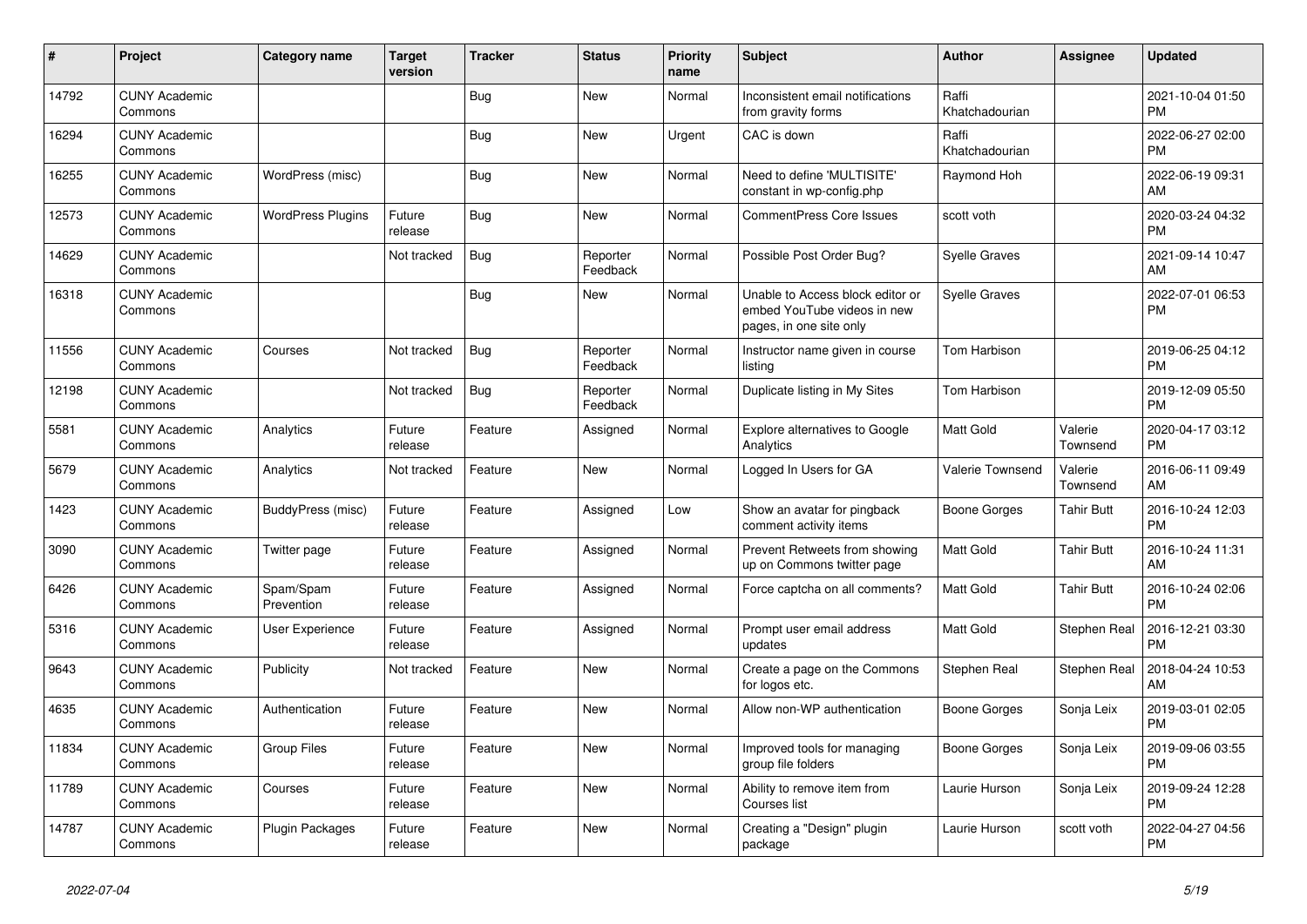| #     | <b>Project</b>                  | Category name            | <b>Target</b><br>version | <b>Tracker</b> | <b>Status</b>        | <b>Priority</b><br>name | <b>Subject</b>                                                                                                                                        | <b>Author</b>          | <b>Assignee</b>     | <b>Updated</b>                |
|-------|---------------------------------|--------------------------|--------------------------|----------------|----------------------|-------------------------|-------------------------------------------------------------------------------------------------------------------------------------------------------|------------------------|---------------------|-------------------------------|
| 6115  | <b>CUNY Academic</b><br>Commons | Publicity                | Not tracked              | Feature        | Assigned             | Normal                  | create digital signage for GC                                                                                                                         | <b>Matt Gold</b>       | scott voth          | 2016-10-11 10:09<br><b>PM</b> |
| 9908  | <b>CUNY Academic</b><br>Commons |                          | Not tracked              | Feature        | <b>New</b>           | Normal                  | Is it possible to send email<br>updates to users (or an email<br>address not on the list) for only a<br>single page AFTER being<br>prompted?          | <b>Michael Shields</b> | scott voth          | 2018-06-11 01:34<br><b>PM</b> |
| 14394 | <b>CUNY Academic</b><br>Commons |                          | Not tracked              | Feature        | New                  | Normal                  | Commons News Site - redesign                                                                                                                          | scott voth             | scott voth          | 2021-09-14 10:46<br>AM        |
| 308   | <b>CUNY Academic</b><br>Commons | Registration             | Future<br>release        | Feature        | <b>New</b>           | Normal                  | Group recommendations for<br>signup process                                                                                                           | Boone Gorges           | Samantha<br>Raddatz | 2015-11-09 05:07<br><b>PM</b> |
| 3473  | <b>CUNY Academic</b><br>Commons | User Experience          | Future<br>release        | Feature        | Assigned             | Normal                  | Commons profile: Add help info<br>about "Positions" replacing "title"                                                                                 | Keith Miyake           | Samantha<br>Raddatz | 2015-11-09 02:28<br><b>PM</b> |
| 5225  | <b>CUNY Academic</b><br>Commons | Registration             | Future<br>release        | Feature        | Assigned             | Normal                  | On-boarding Issues                                                                                                                                    | Luke Waltzer           | Samantha<br>Raddatz | 2016-02-12 02:58<br><b>PM</b> |
| 5050  | <b>CUNY Academic</b><br>Commons | Social Paper             | Future<br>release        | Feature        | <b>New</b>           | Low                     | Making comments visible in SP<br>editing mode (SP suggestion #1)                                                                                      | Marilyn Weber          | Samantha<br>Raddatz | 2019-09-17 11:10<br><b>PM</b> |
| 5053  | <b>CUNY Academic</b><br>Commons | Social Paper             | Future<br>release        | Feature        | <b>New</b>           | Low                     | Scrollable menu to add readers<br>(SP suggestion #4)                                                                                                  | Marilyn Weber          | Samantha<br>Raddatz | 2016-04-21 05:21<br><b>PM</b> |
| 5058  | <b>CUNY Academic</b><br>Commons | Social Paper             | Future<br>release        | Feature        | <b>New</b>           | Low                     | Can there be a clearer signal that<br>even when comments have<br>already been made you add<br>comments by clicking on the side?<br>(SP suggestion #5) | Marilyn Weber          | Samantha<br>Raddatz | 2016-02-11 10:24<br><b>PM</b> |
| 5397  | <b>CUNY Academic</b><br>Commons | Social Paper             | Future<br>release        | Feature        | <b>New</b>           | Normal                  | frustrating to have to<br>enable/disable in SP                                                                                                        | Marilyn Weber          | Samantha<br>Raddatz | 2016-04-20 03:39<br><b>PM</b> |
| 310   | <b>CUNY Academic</b><br>Commons | BuddyPress (misc)        | Future<br>release        | Feature        | Assigned             | Low                     | <b>Friend Request Email</b>                                                                                                                           | <b>Matt Gold</b>       | Samantha<br>Raddatz | 2015-11-09 05:08<br><b>PM</b> |
| 653   | <b>CUNY Academic</b><br>Commons | Group Blogs              | Future<br>release        | Feature        | Assigned             | Normal                  | Redesign Integration of Groups<br>and Blogs                                                                                                           | Matt Gold              | Samantha<br>Raddatz | 2015-11-09 05:40<br><b>PM</b> |
| 1105  | <b>CUNY Academic</b><br>Commons | WordPress (misc)         | Future<br>release        | Feature        | Assigned             | Normal                  | Rephrase Blog Privacy Options                                                                                                                         | <b>Matt Gold</b>       | Samantha<br>Raddatz | 2015-11-09 06:19<br><b>PM</b> |
| 1456  | <b>CUNY Academic</b><br>Commons | Group Invitations        | Future<br>release        | Feature        | Reporter<br>Feedback | Low                     | Invite to Group Button from Profile<br>Field                                                                                                          | Matt Gold              | Samantha<br>Raddatz | 2015-11-09 05:59<br><b>PM</b> |
| 481   | <b>CUNY Academic</b><br>Commons | Groups (misc)            | Future<br>release        | Feature        | Assigned             | Normal                  | ability to archive inactive groups<br>and blogs                                                                                                       | Michael Mandiberg      | Samantha<br>Raddatz | 2015-11-09 05:56<br><b>PM</b> |
| 3458  | <b>CUNY Academic</b><br>Commons | Groups (misc)            | Future<br>release        | Feature        | Assigned             | Normal                  | Filter Members of Group by<br>Campus                                                                                                                  | Michael Smith          | Samantha<br>Raddatz | 2014-09-26 08:32<br><b>PM</b> |
| 497   | <b>CUNY Academic</b><br>Commons | <b>WordPress Plugins</b> | Future<br>release        | Feature        | Assigned             | Normal                  | Drag and Drop Ordering on<br><b>Gallery Post Plugin</b>                                                                                               | <b>Matt Gold</b>       | Ron Rennick         | 2015-11-09 06:18<br><b>PM</b> |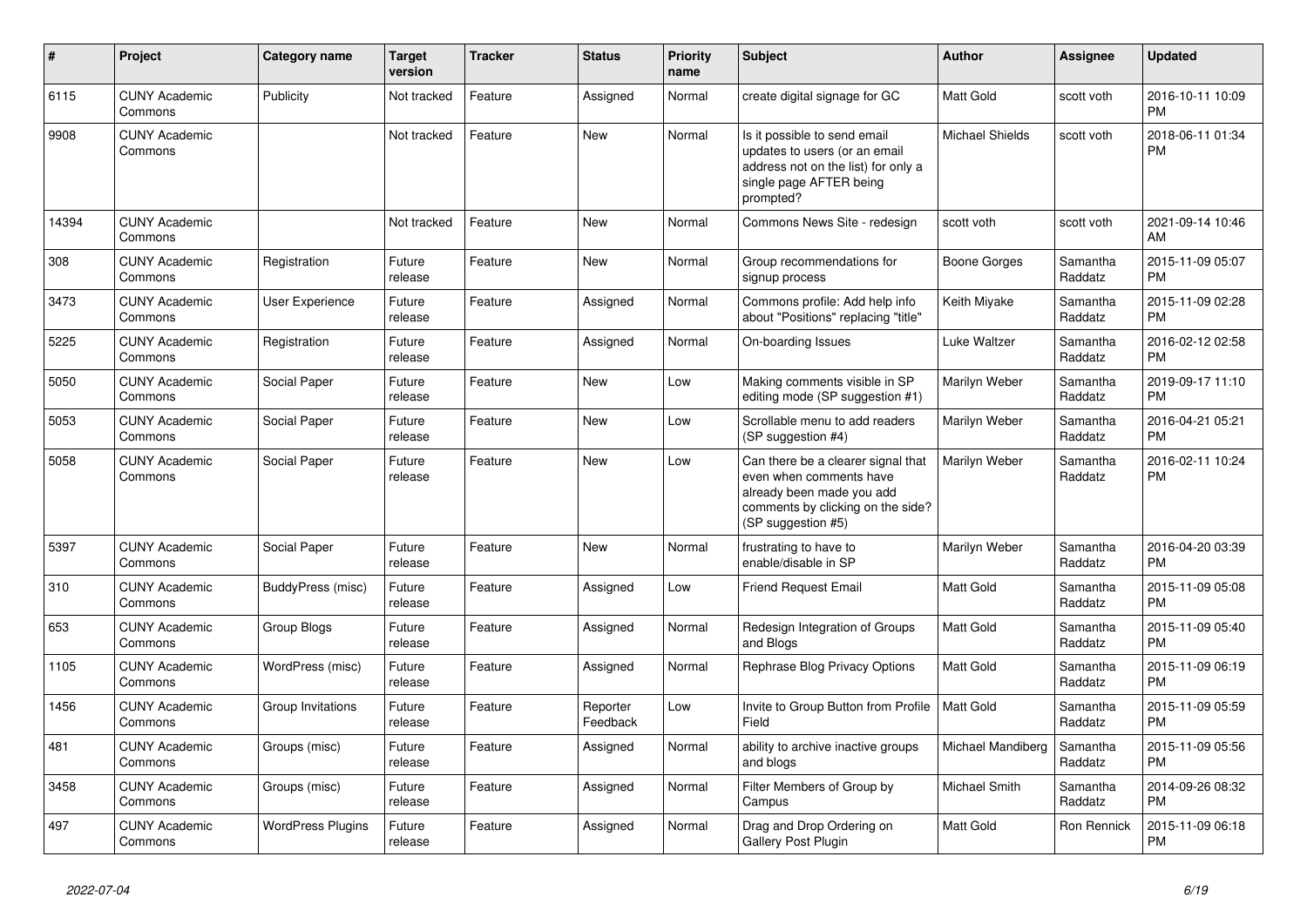| #     | Project                         | <b>Category name</b>       | <b>Target</b><br>version | <b>Tracker</b> | <b>Status</b>        | <b>Priority</b><br>name | Subject                                                                       | Author                  | <b>Assignee</b> | <b>Updated</b>                |
|-------|---------------------------------|----------------------------|--------------------------|----------------|----------------------|-------------------------|-------------------------------------------------------------------------------|-------------------------|-----------------|-------------------------------|
| 3192  | <b>CUNY Academic</b><br>Commons | Group Forums               | Future<br>release        | Feature        | Assigned             | Normal                  | Customizable forum views for<br>bbPress 2.x group forums                      | Boone Gorges            | Raymond<br>Hoh  | 2015-11-09 12:47<br><b>PM</b> |
| 13358 | <b>CUNY Academic</b><br>Commons | Group Forums               | Future<br>release        | Feature        | New                  | Normal                  | Improved UI for group forum<br>threading settings                             | <b>Boone Gorges</b>     | Raymond<br>Hoh  | 2021-11-19 12:27<br><b>PM</b> |
| 2571  | <b>NYCDH Community</b><br>Site  |                            |                          | Feature        | Assigned             | Normal                  | Add Google custom search box to<br>homepage                                   | Mark Newton             | Raymond<br>Hoh  | 2013-05-18 07:49<br><b>PM</b> |
| 2574  | <b>NYCDH Community</b><br>Site  |                            |                          | Feature        | Assigned             | Normal                  | Add Way to Upload Files to<br>Groups                                          | Mark Newton             | Raymond<br>Hoh  | 2013-05-18 07:46<br><b>PM</b> |
| 333   | <b>CUNY Academic</b><br>Commons | <b>Email Notifications</b> | Future<br>release        | Feature        | Assigned             | Low                     | Delay Forum Notification Email<br>Delivery Until After Editing Period<br>Ends | <b>Matt Gold</b>        | Raymond<br>Hoh  | 2015-11-09 06:01<br><b>PM</b> |
| 1192  | <b>CUNY Academic</b><br>Commons | <b>Group Files</b>         | Future<br>release        | Feature        | Assigned             | Low                     | When posting group files, allow<br>users to add a category without<br>saving  | <b>Matt Gold</b>        | Raymond<br>Hoh  | 2015-11-09 05:53<br><b>PM</b> |
| 3517  | <b>CUNY Academic</b><br>Commons | My Commons                 | Future<br>release        | Feature        | Assigned             | Normal                  | Mute/Unmute My Commons<br>updates                                             | <b>Matt Gold</b>        | Raymond<br>Hoh  | 2015-11-09 01:19<br><b>PM</b> |
| 3536  | <b>CUNY Academic</b><br>Commons | My Commons                 | Future<br>release        | Feature        | Assigned             | Normal                  | Infinite Scroll on My Commons<br>page                                         | Matt Gold               | Raymond<br>Hoh  | 2015-04-13 04:42<br><b>PM</b> |
| 3662  | <b>CUNY Academic</b><br>Commons | <b>SEO</b>                 | Future<br>release        | Feature        | Assigned             | Normal                  | Duplicate Content/SEO/Google<br>issues                                        | <b>Matt Gold</b>        | Raymond<br>Hoh  | 2015-04-13 04:37<br><b>PM</b> |
| 5016  | <b>CUNY Academic</b><br>Commons | Events                     | Future<br>release        | Feature        | Assigned             | Low                     | Allow comments to be posted on<br>events                                      | <b>Matt Gold</b>        | Raymond<br>Hoh  | 2019-03-01 02:23<br><b>PM</b> |
| 7115  | <b>CUNY Academic</b><br>Commons | Groups (misc)              | Future<br>release        | Feature        | Reporter<br>Feedback | Normal                  | make licensing info clear during<br>group creation                            | <b>Matt Gold</b>        | Raymond<br>Hoh  | 2020-12-08 11:32<br>AM        |
| 8976  | <b>CUNY Academic</b><br>Commons | Reply By Email             | Not tracked              | Feature        | Assigned             | Normal                  | Package RBE new topics posting?                                               | <b>Matt Gold</b>        | Raymond<br>Hoh  | 2017-12-04 02:34<br><b>PM</b> |
| 10659 | <b>CUNY Academic</b><br>Commons | Group Forums               | Future<br>release        | Feature        | Assigned             | Normal                  | Post to multiple groups via email                                             | <b>Matt Gold</b>        | Raymond<br>Hoh  | 2018-11-15 12:54<br>AM        |
| 8902  | <b>CUNY Academic</b><br>Commons | Design                     | Not tracked              | Feature        | Assigned             | Normal                  | Report back on research on<br><b>BuddyPress themes</b>                        | Matt Gold               | Michael Smith   | 2017-11-10 12:31<br><b>PM</b> |
| 2573  | NYCDH Community<br>Site         |                            |                          | Feature        | Reporter<br>Feedback | Normal                  | Add dh nyc twitter list feed to site                                          | <b>Mark Newton</b>      | Matt Gold       | 2013-05-16 11:42<br><b>PM</b> |
| 370   | <b>CUNY Academic</b><br>Commons | Registration               | Future<br>release        | Feature        | Assigned             | High                    | Guest Accounts                                                                | <b>Matt Gold</b>        | Matt Gold       | 2015-04-09 09:33<br>PM        |
| 3657  | <b>CUNY Academic</b><br>Commons | WordPress (misc)           | Not tracked              | Feature        | New                  | Normal                  | Create alert for GC email<br>addresses                                        | Matt Gold               | Matt Gold       | 2016-04-14 11:29<br><b>PM</b> |
| 8898  | <b>CUNY Academic</b><br>Commons | Social Paper               | Not tracked              | Feature        | Assigned             | Normal                  | Usage data on docs and social<br>paper                                        | <b>Matt Gold</b>        | Matt Gold       | 2017-11-16 11:32<br>AM        |
| 8498  | <b>CUNY Academic</b><br>Commons | <b>WordPress Plugins</b>   | Future<br>release        | Feature        | New                  | Low                     | <b>Gravity Forms Email Users</b>                                              | Raffi<br>Khatchadourian | Matt Gold       | 2017-10-13 12:58<br><b>PM</b> |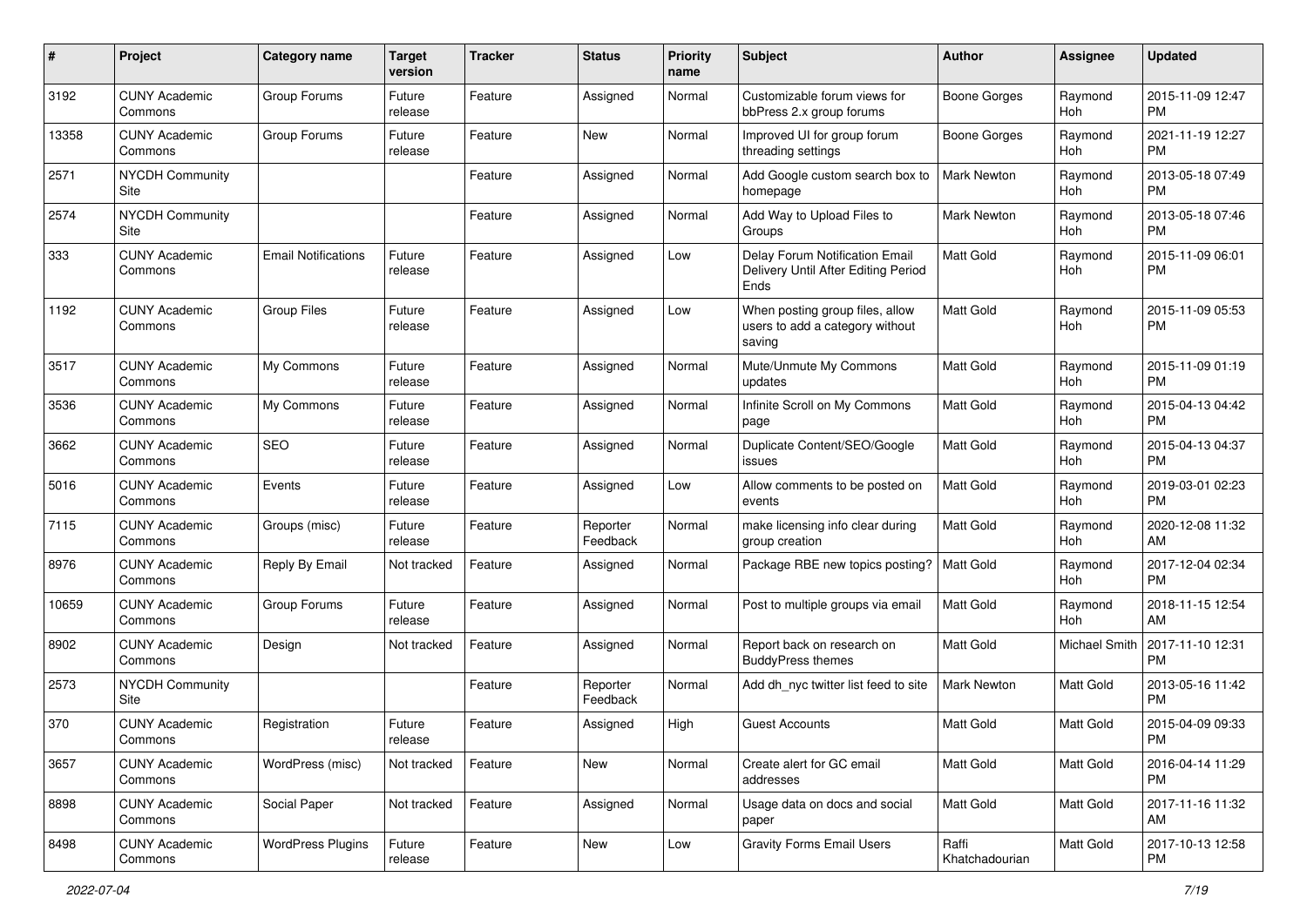| #     | Project                                                                 | <b>Category name</b>           | <b>Target</b><br>version | <b>Tracker</b> | <b>Status</b>        | Priority<br>name | <b>Subject</b>                                                                        | Author                  | <b>Assignee</b>     | <b>Updated</b>                |
|-------|-------------------------------------------------------------------------|--------------------------------|--------------------------|----------------|----------------------|------------------|---------------------------------------------------------------------------------------|-------------------------|---------------------|-------------------------------|
| 8837  | <b>CUNY Academic</b><br>Commons                                         |                                | Not tracked              | Feature        | Assigned             | Normal           | Create a form to request info from<br>people requesting premium<br>themes and plugins | <b>Matt Gold</b>        | Marilyn<br>Weber    | 2017-11-14 03:35<br><b>PM</b> |
| 9420  | <b>CUNY Academic</b><br>Commons                                         | cuny.is                        | Not tracked              | Feature        | New                  | Normal           | Request for http://cuny.is/streams                                                    | Raffi<br>Khatchadourian | Marilyn<br>Weber    | 2018-04-02 10:08<br>AM        |
| 7828  | <b>CUNY Academic</b><br>Commons                                         |                                | Not tracked              | Feature        | Assigned             | Normal           | Theme Assessment 2017                                                                 | Margaret Galvan         | Margaret<br>Galvan  | 2017-05-02 10:41<br><b>PM</b> |
| 8211  | <b>CUNY Academic</b><br>Commons                                         | <b>WordPress Themes</b>        | Future<br>release        | Feature        | New                  | Normal           | Theme Suggestions: Material<br>Design-Inspired Themes                                 | Margaret Galvan         | Margaret<br>Galvan  | 2017-08-07 02:48<br><b>PM</b> |
| 6078  | <b>CUNY Academic</b><br>Commons                                         | <b>Blogs (BuddyPress)</b>      | Future<br>release        | Feature        | <b>New</b>           | Normal           | <b>Explore Adding Network Blog</b><br>Metadata Plugin                                 | Luke Waltzer            | Luke Waltzer        | 2016-10-11 10:29<br><b>PM</b> |
| 5955  | <b>CUNY Academic</b><br>Commons                                         | Outreach                       | Future<br>release        | Feature        | Assigned             | Normal           | Create auto-newsletter for<br>commons members                                         | <b>Matt Gold</b>        | Luke Waltzer        | 2016-08-30 10:34<br>AM        |
| 11517 | <b>CUNY Academic</b><br>Commons                                         |                                | Not tracked              | Feature        | Assigned             | Normal           | wp-accessibility plugin should not<br>strip 'target=" blank" by default               | Boone Gorges            | Laurie Hurson       | 2019-09-24 09:57<br>AM        |
| 12446 | <b>CUNY Academic</b><br>Commons                                         | Groups (misc)                  | Future<br>release        | Feature        | Reporter<br>Feedback | Normal           | Toggle default site to group forum<br>posting                                         | Laurie Hurson           | Laurie Hurson       | 2020-03-10 11:57<br>AM        |
| 13891 | <b>CUNY Academic</b><br>Commons                                         | Internal Tools and<br>Workflow | 2.1.0                    | Feature        | New                  | Normal           | Migrate automated linting to<br>GitHub Actions                                        | Boone Gorges            | Jeremy Felt         | 2022-06-29 11:13<br>AM        |
| 15194 | <b>CUNY Academic</b><br>Commons                                         | Internal Tools and<br>Workflow | 2.1.0                    | Feature        | New                  | Normal           | PHPCS sniff for un-restored<br>switch_to_blog() calls                                 | Boone Gorges            | Jeremy Felt         | 2022-05-26 10:45<br>AM        |
| 12062 | AD/O365 Transition<br>from NonMatric to<br><b>Matriculated Students</b> |                                |                          | Feature        | In Progress          | Normal           | create solution and console<br>project                                                | Emilio Rodriguez        | Emilio<br>Rodriguez | 2019-11-12 03:56<br>PM        |
| 1983  | <b>CUNY Academic</b><br>Commons                                         | Home Page                      | Future<br>release        | Feature        | Assigned             | Low              | Media Library integration with<br>Featured Content plugin                             | Boone Gorges            | Dominic<br>Giglio   | 2014-03-17 10:34<br>AM        |
| 412   | <b>CUNY Academic</b><br>Commons                                         | <b>WordPress Themes</b>        | Future<br>release        | Feature        | Assigned             | Normal           | <b>Featured Themes</b>                                                                | <b>Matt Gold</b>        | Dominic<br>Giglio   | 2015-01-05 08:44<br><b>PM</b> |
| 940   | <b>CUNY Academic</b><br>Commons                                         | Redmine                        | Future<br>release        | Feature        | Assigned             | Low              | Communication with users after<br>releases                                            | <b>Matt Gold</b>        | Dominic<br>Giglio   | 2012-09-09 04:36<br><b>PM</b> |
| 13199 | <b>CUNY Academic</b><br>Commons                                         | Group Forums                   | Future<br>release        | Feature        | New                  | Normal           | Favoring Groups over bbPress<br>plugin                                                | Colin McDonald          | Colin<br>McDonald   | 2021-11-19 12:28<br><b>PM</b> |
| 2832  | <b>CUNY Academic</b><br>Commons                                         | <b>Public Portfolio</b>        | Future<br>release        | Feature        | Assigned             | Normal           | Improve interface for (not)<br>auto-linking profile fields                            | <b>Boone Gorges</b>     | Chris Stein         | 2015-01-05 08:52<br>PM        |
| 3330  | <b>CUNY Academic</b><br>Commons                                         | My Commons                     | Future<br>release        | Feature        | Assigned             | Normal           | "Commons Information" tool                                                            | Boone Gorges            | Chris Stein         | 2014-09-22 08:46<br><b>PM</b> |
| 2881  | <b>CUNY Academic</b><br>Commons                                         | <b>Public Portfolio</b>        | Future<br>release        | Feature        | Assigned             | Normal           | Redesign the UX for Profiles                                                          | Chris Stein             | Chris Stein         | 2016-10-13 12:45<br><b>PM</b> |
| 365   | <b>CUNY Academic</b><br>Commons                                         | WordPress (misc)               | Future<br>release        | Feature        | Assigned             | Normal           | <b>Create Mouseover Tooltips</b><br>throughout Site                                   | Matt Gold               | Chris Stein         | 2015-11-09 06:18<br><b>PM</b> |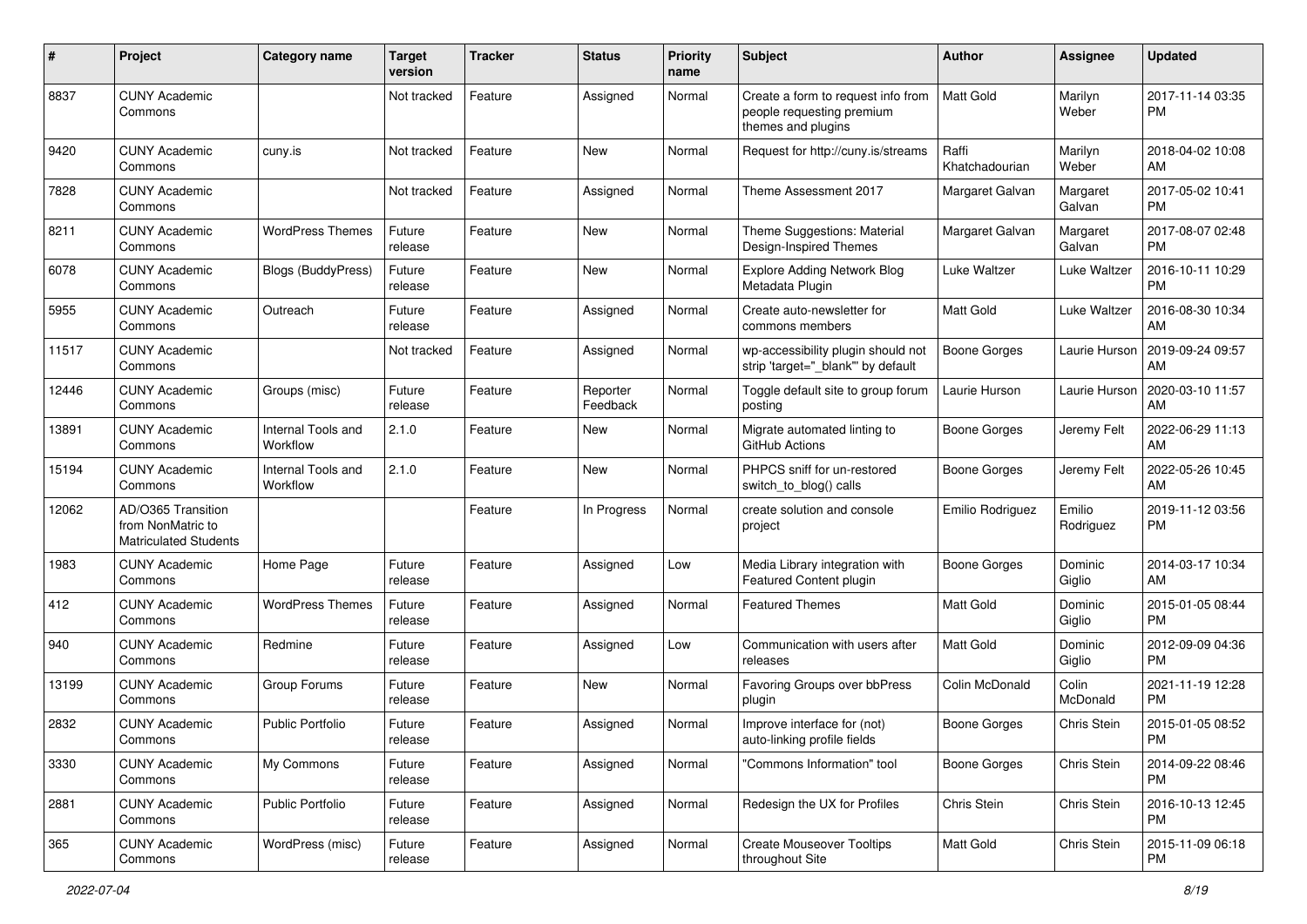| #     | Project                         | Category name                  | <b>Target</b><br>version | Tracker | <b>Status</b>        | <b>Priority</b><br>name | <b>Subject</b>                                                              | <b>Author</b>       | Assignee           | <b>Updated</b>                |
|-------|---------------------------------|--------------------------------|--------------------------|---------|----------------------|-------------------------|-----------------------------------------------------------------------------|---------------------|--------------------|-------------------------------|
| 1544  | <b>CUNY Academic</b><br>Commons | Groups (misc)                  | Future<br>release        | Feature | Reporter<br>Feedback | Normal                  | Group Filtering and Sorting                                                 | <b>Matt Gold</b>    | Chris Stein        | 2019-03-01 02:25<br><b>PM</b> |
| 3354  | <b>CUNY Academic</b><br>Commons | <b>Group Files</b>             | Future<br>release        | Feature | Assigned             | Low                     | Allow Group Download of Multiple<br><b>Selected Files</b>                   | <b>Matt Gold</b>    | Chris Stein        | 2014-08-01 08:50<br>AM        |
| 3770  | <b>CUNY Academic</b><br>Commons | <b>Public Portfolio</b>        | Future<br>release        | Feature | Assigned             | Normal                  | Improve Layout/Formatting of<br>Positions Area on Public Portfolios         | <b>Matt Gold</b>    | <b>Chris Stein</b> | 2015-04-01 09:17<br><b>PM</b> |
| 9028  | <b>CUNY Academic</b><br>Commons | Onboarding                     | Future<br>release        | Feature | Assigned             | Normal                  | suggest groups to new members<br>during the registration process            | <b>Matt Gold</b>    | Chris Stein        | 2018-10-24 12:34<br><b>PM</b> |
| 2754  | <b>CUNY Academic</b><br>Commons | Design                         | Future<br>release        | Feature | Assigned             | Normal                  | Determine strategy for CAC logo<br>handling in top header                   | Micki Kaufman       | Chris Stein        | 2015-01-05 08:53<br><b>PM</b> |
| 10354 | <b>CUNY Academic</b><br>Commons | Public Portfolio               | Future<br>release        | Feature | New                  | Normal                  | Opt out of Having a Profile Page                                            | scott voth          | Chris Stein        | 2020-05-12 10:43<br>AM        |
| 618   | <b>CUNY Academic</b><br>Commons | <b>BuddyPress Docs</b>         | Future<br>release        | Feature | Assigned             | Normal                  | BuddyPress Docs: export formats                                             | <b>Boone Gorges</b> | Boone<br>Gorges    | 2015-11-09 05:38<br><b>PM</b> |
| 1165  | <b>CUNY Academic</b><br>Commons | <b>Email Invitations</b>       | Future<br>release        | Feature | Assigned             | Low                     | Allow saved lists of invitees under<br><b>Send Invites</b>                  | Boone Gorges        | Boone<br>Gorges    | 2015-11-09 06:03<br><b>PM</b> |
| 1166  | <b>CUNY Academic</b><br>Commons | <b>Email Invitations</b>       | Future<br>release        | Feature | New                  | Low                     | Better organizational tools for Sent<br>Invites                             | <b>Boone Gorges</b> | Boone<br>Gorges    | 2015-11-09 06:02<br><b>PM</b> |
| 1167  | <b>CUNY Academic</b><br>Commons | <b>Email Invitations</b>       | Future<br>release        | Feature | <b>New</b>           | Low                     | Allow email invitations to be resent                                        | <b>Boone Gorges</b> | Boone<br>Gorges    | 2015-11-12 12:53<br>AM        |
| 1417  | <b>CUNY Academic</b><br>Commons | <b>BuddyPress Docs</b>         | Future<br>release        | Feature | Assigned             | Low                     | <b>Bulk actions for BuddyPress Docs</b>                                     | <b>Boone Gorges</b> | Boone<br>Gorges    | 2016-10-17 10:41<br><b>PM</b> |
| 1422  | <b>CUNY Academic</b><br>Commons | <b>BuddyPress Docs</b>         | Future<br>release        | Feature | Assigned             | Normal                  | Make "created Doc" activity icons<br>non-mini                               | Boone Gorges        | Boone<br>Gorges    | 2015-11-09 05:48<br><b>PM</b> |
| 1508  | <b>CUNY Academic</b><br>Commons | WordPress (misc)               | Future<br>release        | Feature | Assigned             | Normal                  | Share login cookies across<br>mapped domains                                | Boone Gorges        | Boone<br>Gorges    | 2012-07-02 12:12<br><b>PM</b> |
| 1744  | <b>CUNY Academic</b><br>Commons | <b>BuddyPress Docs</b>         | Future<br>release        | Feature | Assigned             | Normal                  | Spreadsheet-style Docs                                                      | Boone Gorges        | Boone<br>Gorges    | 2015-11-09 06:13<br><b>PM</b> |
| 3002  | <b>CUNY Academic</b><br>Commons | Search                         | Future<br>release        | Feature | Assigned             | Normal                  | Overhaul CAC search by using<br>external search appliance                   | Boone Gorges        | Boone<br>Gorges    | 2020-07-15 03:05<br><b>PM</b> |
| 3048  | <b>CUNY Academic</b><br>Commons | <b>Public Portfolio</b>        | Future<br>release        | Feature | New                  | Low                     | Images for rich text profile fields                                         | Boone Gorges        | Boone<br>Gorges    | 2014-02-19 12:56<br><b>PM</b> |
| 3193  | <b>CUNY Academic</b><br>Commons | Group Forums                   | Future<br>release        | Feature | Assigned             | Normal                  | bbPress 2.x dynamic roles and<br><b>RBE</b>                                 | Boone Gorges        | Boone<br>Gorges    | 2014-09-30 01:30<br><b>PM</b> |
| 3230  | <b>CUNY Academic</b><br>Commons | Internal Tools and<br>Workflow | Not tracked              | Feature | Assigned             | High                    | Scripts for quicker<br>provisioning/updating of<br>development environments | Boone Gorges        | Boone<br>Gorges    | 2016-01-26 04:54<br><b>PM</b> |
| 3580  | <b>CUNY Academic</b><br>Commons | Group Blogs                    | Future<br>release        | Feature | New                  | Normal                  | Multiple blogs per group                                                    | Boone Gorges        | Boone<br>Gorges    | 2018-02-20 02:02<br>PM        |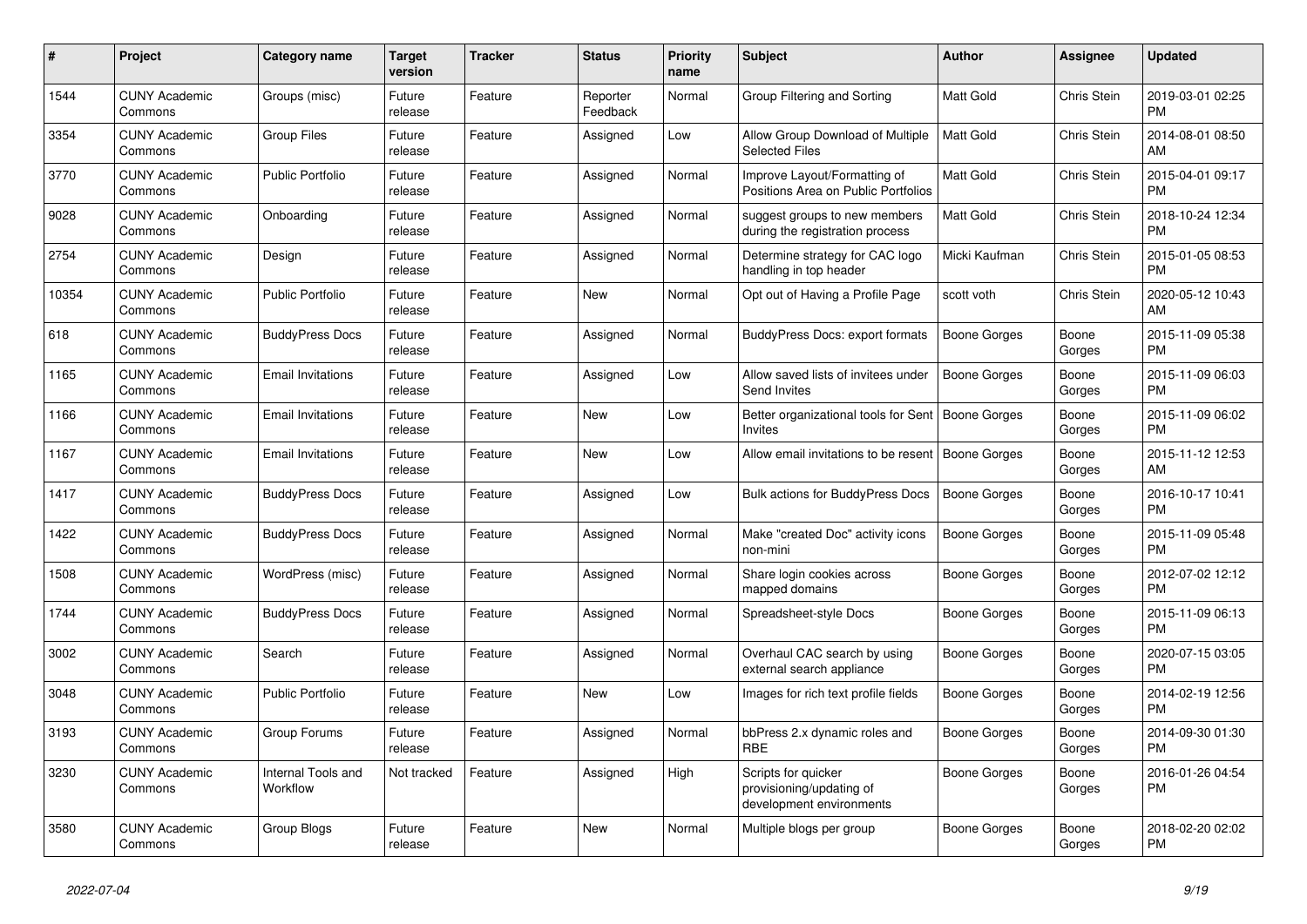| #     | Project                         | <b>Category name</b>       | <b>Target</b><br>version | <b>Tracker</b> | <b>Status</b>        | <b>Priority</b><br>name | Subject                                                                                    | Author              | Assignee        | <b>Updated</b>                |
|-------|---------------------------------|----------------------------|--------------------------|----------------|----------------------|-------------------------|--------------------------------------------------------------------------------------------|---------------------|-----------------|-------------------------------|
| 4481  | <b>CUNY Academic</b><br>Commons | Events                     | Future<br>release        | Feature        | <b>New</b>           | Normal                  | Group admins/mods should have<br>the ability to unlink an event from<br>the group          | <b>Boone Gorges</b> | Boone<br>Gorges | 2017-04-24 03:53<br>PM.       |
| 5234  | <b>CUNY Academic</b><br>Commons | Membership                 | Future<br>release        | Feature        | Assigned             | Normal                  | Write Unconfirmed patch for WP                                                             | <b>Boone Gorges</b> | Boone<br>Gorges | 2016-10-24 11:18<br>AM        |
| 11945 | <b>CUNY Academic</b><br>Commons | Reckoning                  | Future<br>release        | Feature        | Reporter<br>Feedback | Normal                  | Add Comments bubble to<br>Reckoning views                                                  | <b>Boone Gorges</b> | Boone<br>Gorges | 2019-11-12 05:14<br><b>PM</b> |
| 12042 | <b>CUNY Academic</b><br>Commons | <b>Email Notifications</b> | Future<br>release        | Feature        | New                  | Normal                  | Improved error logging for BPGES<br>send queue                                             | Boone Gorges        | Boone<br>Gorges | 2021-11-19 12:25<br><b>PM</b> |
| 12091 | <b>CUNY Academic</b><br>Commons | <b>Group Files</b>         | Future<br>release        | Feature        | New                  | Normal                  | Improved pre-upload file validation<br>for bp-group-documents                              | <b>Boone Gorges</b> | Boone<br>Gorges | 2019-11-14 01:21<br><b>PM</b> |
| 12911 | <b>CUNY Academic</b><br>Commons |                            | Not tracked              | Feature        | New                  | Normal                  | Block access to xmlrpc.php based<br>on User-Agent                                          | <b>Boone Gorges</b> | Boone<br>Gorges | 2020-06-09 05:12<br><b>PM</b> |
| 13466 | <b>CUNY Academic</b><br>Commons | Cavalcade                  | Future<br>release        | Feature        | New                  | Normal                  | Automated cleanup for duplicate<br>Cavalcade tasks                                         | <b>Boone Gorges</b> | Boone<br>Gorges | 2020-10-13 05:24<br><b>PM</b> |
| 13835 | <b>CUNY Academic</b><br>Commons | WordPress (misc)           | Future<br>release        | Feature        | New                  | Normal                  | Allow OneSearch widget to have<br>'CUNY' as campus                                         | <b>Boone Gorges</b> | Boone<br>Gorges | 2021-11-19 12:39<br><b>PM</b> |
| 14184 | <b>CUNY Academic</b><br>Commons | <b>Public Portfolio</b>    | Future<br>release        | Feature        | <b>New</b>           | Normal                  | Centralized mechanism for storing<br>Campus affiliations                                   | <b>Boone Gorges</b> | Boone<br>Gorges | 2022-01-04 11:35<br>AM        |
| 14309 | <b>CUNY Academic</b><br>Commons | Group Library              | Future<br>release        | Feature        | New                  | Normal                  | Better handling of<br>bp group document file download<br>attempts when file is not present | <b>Boone Gorges</b> | Boone<br>Gorges | 2021-11-19 12:28<br><b>PM</b> |
| 15883 | <b>CUNY Academic</b><br>Commons |                            | 2.1.0                    | Feature        | New                  | Normal                  | Release BPGES update                                                                       | Boone Gorges        | Boone<br>Gorges | 2022-05-26 10:39<br>AM        |
| 16092 | <b>CUNY Academic</b><br>Commons |                            | Future<br>release        | Feature        | Hold                 | Normal                  | Don't show main site in Site<br>search results                                             | Boone Gorges        | Boone<br>Gorges | 2022-05-17 03:12<br><b>PM</b> |
| 1460  | <b>CUNY Academic</b><br>Commons | Analytics                  | Future<br>release        | Feature        | Assigned             | Normal                  | Update System Report                                                                       | <b>Brian Foote</b>  | Boone<br>Gorges | 2015-11-09 06:13<br>PM.       |
| 13370 | <b>CUNY Academic</b><br>Commons | Group Library              | Future<br>release        | Feature        | <b>New</b>           | Normal                  | Library bulk deletion and folder<br>editing                                                | Colin McDonald      | Boone<br>Gorges | 2020-10-13 10:41<br>AM        |
| 3615  | <b>CUNY Academic</b><br>Commons | Redmine                    | Not tracked              | Feature        | New                  | Low                     | Create Redmine issues via email                                                            | Dominic Giglio      | Boone<br>Gorges | 2017-11-16 11:36<br>AM        |
| 12121 | <b>CUNY Academic</b><br>Commons | <b>WordPress Plugins</b>   | 2.0.3                    | Feature        | Reporter<br>Feedback | Normal                  | Embedding H5P Iframes on<br>Commons Site                                                   | Laurie Hurson       | Boone<br>Gorges | 2022-06-29 11:32<br>AM        |
| 2325  | <b>CUNY Academic</b><br>Commons | BuddyPress (misc)          | Future<br>release        | Feature        | Assigned             | Low                     | Profile should have separate fields   local admin<br>for first/last names                  |                     | Boone<br>Gorges | 2015-11-09 06:09<br><b>PM</b> |
| 2610  | <b>CUNY Academic</b><br>Commons | Group Invitations          | Future<br>release        | Feature        | Assigned             | Low                     | Request: Custom invitation<br>message to group invites                                     | local admin         | Boone<br>Gorges | 2015-11-09 06:13<br><b>PM</b> |
| 6389  | <b>CUNY Academic</b><br>Commons | <b>BuddyPress Docs</b>     | Future<br>release        | Feature        | New                  | Low                     | Make Discussion Area Visible<br>When Editing a Doc                                         | Luke Waltzer        | Boone<br>Gorges | 2016-10-21 04:16<br>PM        |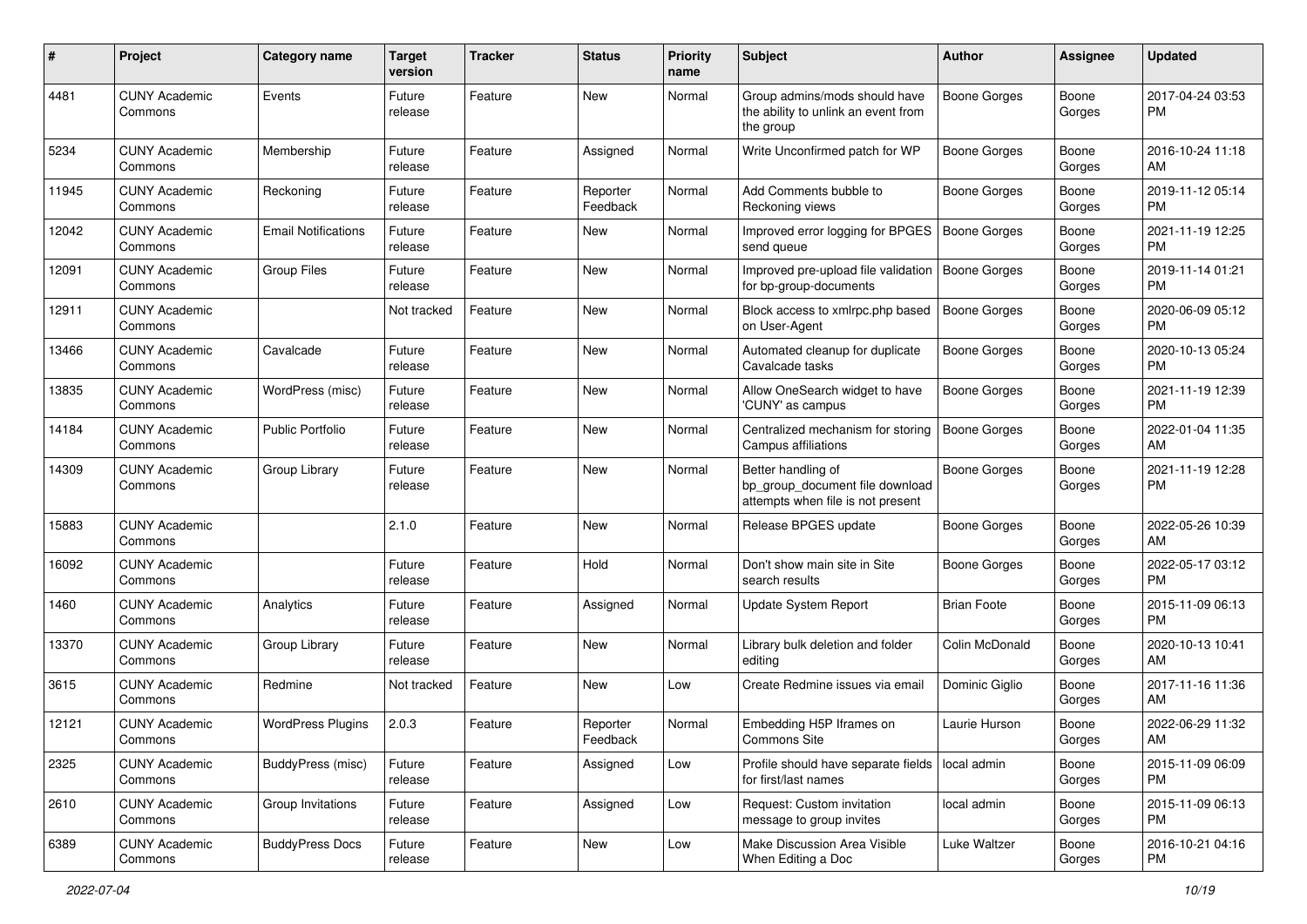| #    | Project                         | <b>Category name</b>      | Target<br>version | <b>Tracker</b> | <b>Status</b> | <b>Priority</b><br>name | <b>Subject</b>                                                                             | <b>Author</b>    | <b>Assignee</b> | <b>Updated</b>                |
|------|---------------------------------|---------------------------|-------------------|----------------|---------------|-------------------------|--------------------------------------------------------------------------------------------|------------------|-----------------|-------------------------------|
| 8835 | <b>CUNY Academic</b><br>Commons | <b>Blogs (BuddyPress)</b> | Future<br>release | Feature        | <b>New</b>    | Normal                  | Extend cuny.is shortlinks to sites                                                         | Luke Waltzer     | Boone<br>Gorges | 2022-04-26 11:59<br>AM        |
| 9895 | <b>CUNY Academic</b><br>Commons | Onboarding                | Future<br>release | Feature        | Assigned      | Normal                  | Add "Accept Invitation"<br>link/button/function to Group<br>and/or Site invitation emails? | Luke Waltzer     | Boone<br>Gorges | 2018-06-07 12:42<br><b>PM</b> |
| 5052 | <b>CUNY Academic</b><br>Commons | Social Paper              | Future<br>release | Feature        | <b>New</b>    | Low                     | Sentence by sentence or line by<br>line comments (SP suggestion #3)                        | Marilyn Weber    | Boone<br>Gorges | 2016-02-11 10:24<br>PM.       |
| 287  | <b>CUNY Academic</b><br>Commons | WordPress (misc)          | Future<br>release | Feature        | Assigned      | Normal                  | Create troubleshooting tool for<br>account sign-up                                         | Matt Gold        | Boone<br>Gorges | 2015-11-09 06:17<br><b>PM</b> |
| 377  | <b>CUNY Academic</b><br>Commons | BuddyPress (misc)         | Future<br>release | Feature        | Assigned      | Normal                  | Like buttons                                                                               | Matt Gold        | Boone<br>Gorges | 2010-11-16 05:13<br><b>PM</b> |
| 435  | <b>CUNY Academic</b><br>Commons | BuddyPress (misc)         | Future<br>release | Feature        | Assigned      | Normal                  | Include Avatar Images in Forum<br><b>Post Notification Emails</b>                          | <b>Matt Gold</b> | Boone<br>Gorges | 2010-12-08 12:40<br><b>PM</b> |
| 500  | <b>CUNY Academic</b><br>Commons | BuddyPress (misc)         | Future<br>release | Feature        | Assigned      | Normal                  | <b>Export Group Data</b>                                                                   | <b>Matt Gold</b> | Boone<br>Gorges | 2010-12-19 12:09<br><b>PM</b> |
| 554  | <b>CUNY Academic</b><br>Commons | BuddyPress (misc)         | Future<br>release | Feature        | Assigned      | Normal                  | Add Trackback notifications to<br>site-wide activity feed                                  | Matt Gold        | Boone<br>Gorges | 2015-11-09 06:19<br><b>PM</b> |
| 599  | <b>CUNY Academic</b><br>Commons | BuddyPress (misc)         | Future<br>release | Feature        | Assigned      | Normal                  | Consider adding rating plugins for<br><b>BuddyPress/BBPress</b>                            | Matt Gold        | Boone<br>Gorges | 2011-08-22 06:50<br><b>PM</b> |
| 635  | <b>CUNY Academic</b><br>Commons | BuddyPress (misc)         | Future<br>release | Feature        | Assigned      | Normal                  | Big Blue Button -<br>Videoconferencing in Groups and<br><b>Blogs</b>                       | Matt Gold        | Boone<br>Gorges | 2011-03-14 03:24<br><b>PM</b> |
| 658  | <b>CUNY Academic</b><br>Commons | <b>WordPress Plugins</b>  | Future<br>release | Feature        | Assigned      | Normal                  | Rebulid Sitewide Tag Suggestion                                                            | <b>Matt Gold</b> | Boone<br>Gorges | 2015-01-05 08:47<br><b>PM</b> |
| 1562 | <b>CUNY Academic</b><br>Commons | <b>WordPress Plugins</b>  | Future<br>release | Feature        | Assigned      | Low                     | Play with NYT Collaborative<br><b>Authoring Tool</b>                                       | <b>Matt Gold</b> | Boone<br>Gorges | 2015-01-05 08:47<br><b>PM</b> |
| 2013 | <b>CUNY Academic</b><br>Commons | <b>Public Portfolio</b>   | Future<br>release | Feature        | Assigned      | Low                     | Have Profile Privacy Options show<br>up only for filled-in fields                          | <b>Matt Gold</b> | Boone<br>Gorges | 2015-11-09 06:09<br><b>PM</b> |
| 2223 | <b>CUNY Academic</b><br>Commons | <b>WordPress Plugins</b>  | Future<br>release | Feature        | Assigned      | Low                     | Add Participad to the CUNY<br><b>Academic Commons</b>                                      | Matt Gold        | Boone<br>Gorges | 2014-09-17 10:03<br><b>PM</b> |
| 2523 | <b>CUNY Academic</b><br>Commons | <b>BuddyPress Docs</b>    | Future<br>release | Feature        | Assigned      | Normal                  | Allow Users to Upload Images to<br><b>BP</b> Docs                                          | Matt Gold        | Boone<br>Gorges | 2015-11-09 06:14<br><b>PM</b> |
| 3042 | <b>CUNY Academic</b><br>Commons | Public Portfolio          | Future<br>release | Feature        | Assigned      | Normal                  | Browsing member interests                                                                  | <b>Matt Gold</b> | Boone<br>Gorges | 2015-03-21 09:04<br><b>PM</b> |
| 3080 | <b>CUNY Academic</b><br>Commons | <b>Group Files</b>        | Future<br>release | Feature        | Assigned      | Low                     | Create a system to keep track of<br>file changes                                           | Matt Gold        | Boone<br>Gorges | 2014-02-26 10:04<br><b>PM</b> |
| 3220 | <b>CUNY Academic</b><br>Commons | <b>Public Portfolio</b>   | Future<br>release | Feature        | Assigned      | Normal                  | Add indent/outdent option to<br>Formatting Buttons on Profile<br>Page                      | Matt Gold        | Boone<br>Gorges | 2014-05-21 10:39<br><b>PM</b> |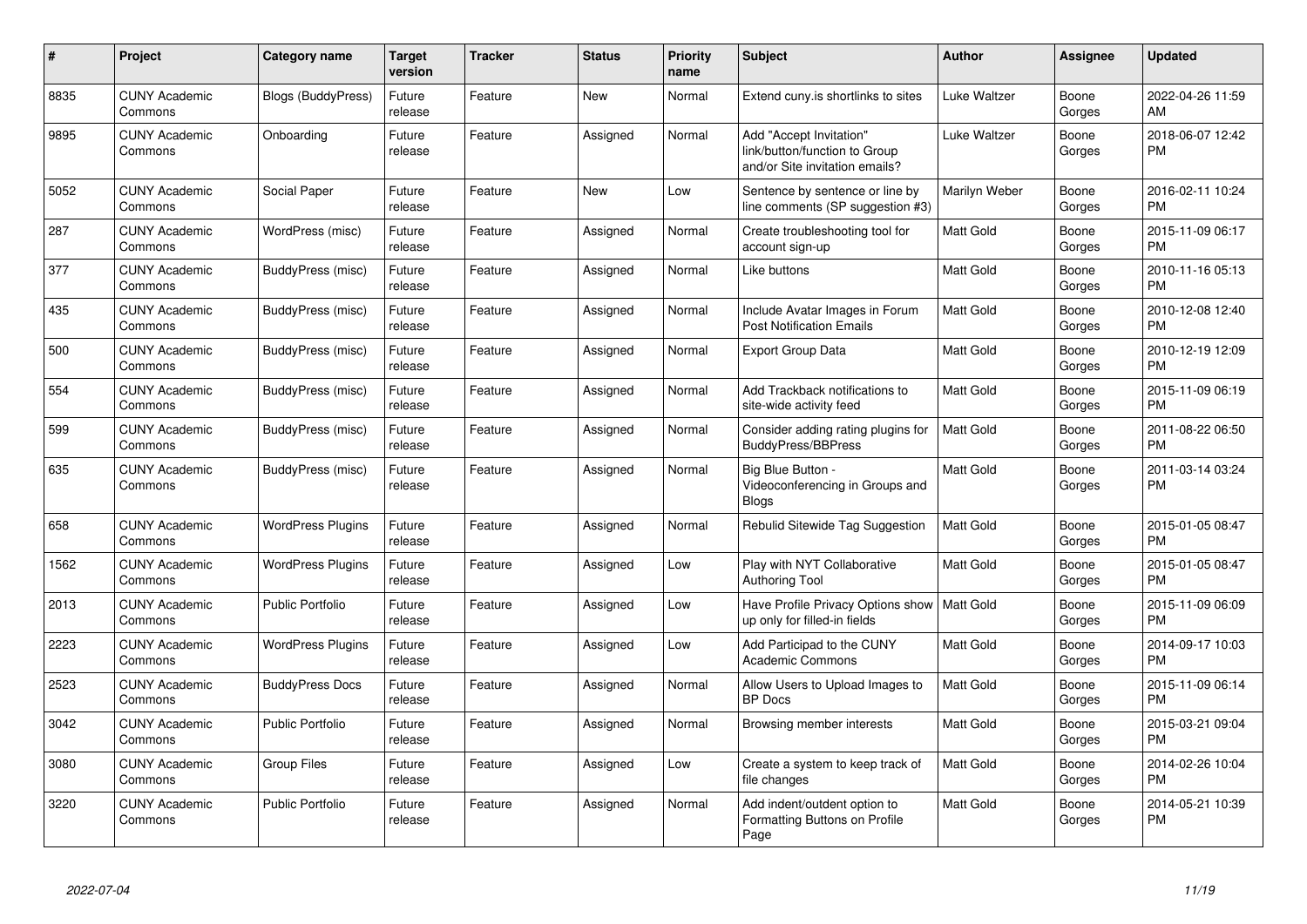| #     | Project                         | <b>Category name</b>       | <b>Target</b><br>version | <b>Tracker</b> | <b>Status</b>        | <b>Priority</b><br>name | <b>Subject</b>                                                                 | <b>Author</b>    | <b>Assignee</b> | <b>Updated</b>                |
|-------|---------------------------------|----------------------------|--------------------------|----------------|----------------------|-------------------------|--------------------------------------------------------------------------------|------------------|-----------------|-------------------------------|
| 3308  | <b>CUNY Academic</b><br>Commons | Group Invitations          | Future<br>release        | Feature        | Assigned             | Normal                  | Allow members to rescind group<br>invitations                                  | <b>Matt Gold</b> | Boone<br>Gorges | 2015-04-01 08:53<br>PM.       |
| 3759  | <b>CUNY Academic</b><br>Commons | WordPress (misc)           | Future<br>release        | Feature        | Assigned             | Normal                  | Review Interface for Adding Users<br>to Blogs                                  | Matt Gold        | Boone<br>Gorges | 2015-03-24 05:52<br><b>PM</b> |
| 3768  | <b>CUNY Academic</b><br>Commons | <b>Public Portfolio</b>    | Future<br>release        | Feature        | Assigned             | Normal                  | Institutions/Past positions on<br>public portfolios                            | Matt Gold        | Boone<br>Gorges | 2018-04-23 10:44<br>AM        |
| 4053  | <b>CUNY Academic</b><br>Commons | Events                     | Future<br>release        | Feature        | Assigned             | Normal                  | Create new tab for past events                                                 | <b>Matt Gold</b> | Boone<br>Gorges | 2015-05-12 02:10<br><b>PM</b> |
| 4238  | <b>CUNY Academic</b><br>Commons | Events                     | Future<br>release        | Feature        | Assigned             | Normal                  | Copy Events to Other Groups?                                                   | <b>Matt Gold</b> | Boone<br>Gorges | 2015-07-02 10:08<br>AM        |
| 4980  | <b>CUNY Academic</b><br>Commons | Home Page                  | Future<br>release        | Feature        | Assigned             | Normal                  | CAC Featured Content -- Adding<br>Randomization                                | <b>Matt Gold</b> | Boone<br>Gorges | 2016-12-12 03:01<br><b>PM</b> |
| 5696  | <b>CUNY Academic</b><br>Commons | Events                     | Future<br>release        | Feature        | Assigned             | Normal                  | Events Calendar - display options<br>calendar aggregation                      | <b>Matt Gold</b> | Boone<br>Gorges | 2016-10-13 11:44<br>AM        |
| 8756  | <b>CUNY Academic</b><br>Commons | <b>Group Blogs</b>         | Future<br>release        | Feature        | Hold                 | Normal                  | Connect multiple blogs to one<br>group?                                        | Matt Gold        | Boone<br>Gorges | 2017-09-30 10:42<br>AM        |
| 8836  | <b>CUNY Academic</b><br>Commons | <b>Blogs (BuddyPress)</b>  | Future<br>release        | Feature        | Assigned             | Normal                  | Redesign site launch process                                                   | <b>Matt Gold</b> | Boone<br>Gorges | 2019-10-03 02:49<br><b>PM</b> |
| 8900  | <b>CUNY Academic</b><br>Commons | Accessibility              | Future<br>release        | Feature        | Assigned             | Normal                  | Look into tools to enforce<br>accessibility in WP environment                  | Matt Gold        | Boone<br>Gorges | 2022-04-26 11:59<br>AM        |
| 8901  | <b>CUNY Academic</b><br>Commons | Accessibility              | Future<br>release        | Feature        | Assigned             | Normal                  | Theme analysis for accessibility                                               | <b>Matt Gold</b> | Boone<br>Gorges | 2022-04-26 11:59<br>AM        |
| 9947  | <b>CUNY Academic</b><br>Commons | <b>WordPress Plugins</b>   | Future<br>release        | Feature        | Reporter<br>Feedback | Normal                  | Install H5P quiz plugin                                                        | <b>Matt Gold</b> | Boone<br>Gorges | 2018-09-11 11:01<br>AM        |
| 15604 | <b>CUNY Academic</b><br>Commons | <b>Email Notifications</b> | Future<br>release        | Feature        | Assigned             | Normal                  | Restructure Commons Group<br><b>Digest Email Messages</b>                      | <b>Matt Gold</b> | Boone<br>Gorges | 2022-05-26 10:45<br>AM        |
| 2753  | CUNY Academic<br>Commons        | <b>Public Portfolio</b>    | Future<br>release        | Feature        | New                  | Normal                  | Create actual actual tagification in<br>academic interests and other<br>fields | Micki Kaufman    | Boone<br>Gorges | 2015-01-05 08:52<br>PM        |
| 3475  | <b>CUNY Academic</b><br>Commons | Events                     | Future<br>release        | Feature        | Assigned             | Normal                  | Request to add plugin to<br>streamline room<br>booking/appointment booking     | Naomi Barrettara | Boone<br>Gorges | 2014-12-01 05:14<br>PM        |
| 58    | <b>CUNY Academic</b><br>Commons | BuddyPress (misc)          | Future<br>release        | Feature        | Assigned             | Low                     | Make member search sortable by<br>last name                                    | Roberta Brody    | Boone<br>Gorges | 2010-08-26 02:38<br>PM        |
| 585   | <b>CUNY Academic</b><br>Commons | Group Forums               | Future<br>release        | Feature        | Assigned             | Normal                  | Merge Forum Topics                                                             | Sarah Morgano    | Boone<br>Gorges | 2011-07-06 04:11<br><b>PM</b> |
| 1888  | <b>CUNY Academic</b><br>Commons | Home Page                  | Future<br>release        | Feature        | Assigned             | Normal                  | Refactor BP MPO Activity Filter to<br>support proper pagination                | Sarah Morgano    | Boone<br>Gorges | 2014-05-01 07:11<br>PM        |
| 519   | <b>CUNY Academic</b><br>Commons | <b>BuddyPress Docs</b>     | Future<br>release        | Feature        | Assigned             | Low                     | TOC for individual docs - for new<br>BP "wiki-like" plugin                     | scott voth       | Boone<br>Gorges | 2015-11-09 05:54<br>PM        |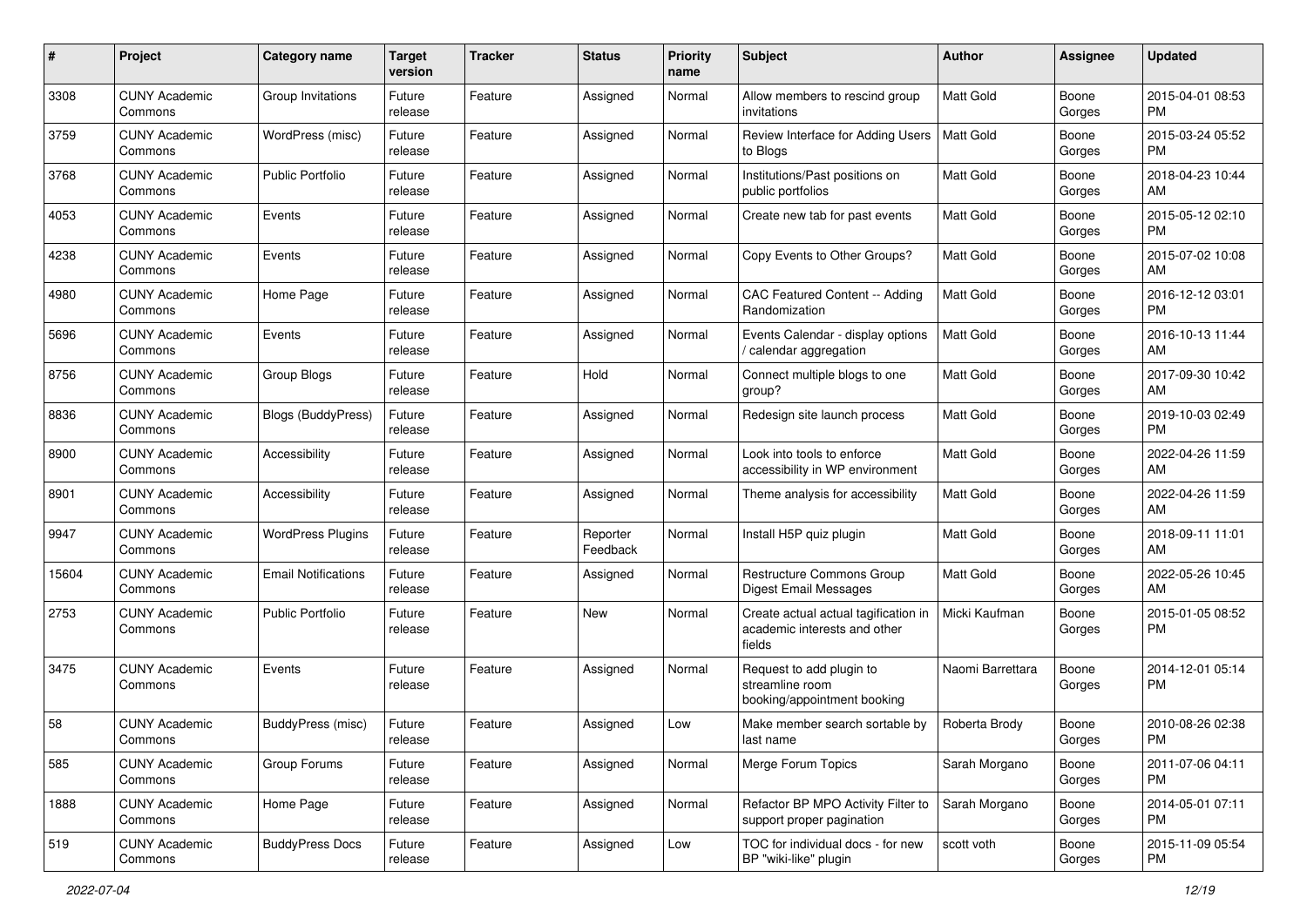| #     | Project                         | Category name              | <b>Target</b><br>version | <b>Tracker</b> | <b>Status</b>        | <b>Priority</b><br>name | <b>Subject</b>                                                                      | Author             | Assignee          | <b>Updated</b>                |
|-------|---------------------------------|----------------------------|--------------------------|----------------|----------------------|-------------------------|-------------------------------------------------------------------------------------|--------------------|-------------------|-------------------------------|
| 10226 | <b>CUNY Academic</b><br>Commons | Courses                    | Future<br>release        | Feature        | <b>New</b>           | Normal                  | Add "My Courses" to drop down<br>list                                               | scott voth         | Boone<br>Gorges   | 2021-11-19 12:42<br><b>PM</b> |
| 11531 | <b>CUNY Academic</b><br>Commons | Events                     | Future<br>release        | Feature        | <b>New</b>           | Normal                  | Main Events calendar should<br>include non-public events that<br>user has access to | scott voth         | Boone<br>Gorges   | 2019-06-11 10:00<br>AM        |
| 10368 | <b>CUNY Academic</b><br>Commons |                            | Future<br>release        | Feature        | Assigned             | Normal                  | Use ORCID data to populate<br>academic profile page                                 | Stephen Francoeur  | Boone<br>Gorges   | 2018-09-25 01:53<br><b>PM</b> |
| 11968 | JustPublics@365<br>MediaCamp    |                            |                          | Feature        | <b>New</b>           | Normal                  | Nanoscience Retractable Display<br>Unit                                             | Donald Cherry      | Bonnie<br>Eissner | 2021-02-19 08:50<br>AM        |
| 2577  | <b>NYCDH Community</b><br>Site  |                            |                          | Feature        | Assigned             | Low                     | Investigate Potential to Add Links<br>to the Forum                                  | <b>Mark Newton</b> | Alex Gil          | 2013-05-16 09:40<br><b>PM</b> |
| 5489  | <b>CUNY Academic</b><br>Commons | Social Paper               | Future<br>release        | Feature        | New                  | Normal                  | Asc/desc sorting for Social Paper<br>directories                                    | Boone Gorges       |                   | 2016-04-21 10:06<br><b>PM</b> |
| 6332  | <b>CUNY Academic</b><br>Commons | WordPress (misc)           | Future<br>release        | Feature        | <b>New</b>           | Normal                  | Allow uploaded files to be marked<br>as private in an ad hoc way                    | Boone Gorges       |                   | 2016-10-17 11:41<br><b>PM</b> |
| 9720  | <b>CUNY Academic</b><br>Commons | Authentication             | Future<br>release        | Feature        | <b>New</b>           | Normal                  | The Commons should be an<br>oAuth provider                                          | Boone Gorges       |                   | 2019-03-01 02:04<br><b>PM</b> |
| 10380 | <b>CUNY Academic</b><br>Commons | WordPress (misc)           | Future<br>release        | Feature        | In Progress          | Normal                  | Remove blacklisted plugins                                                          | Boone Gorges       |                   | 2022-04-26 12:00<br><b>PM</b> |
| 13048 | <b>CUNY Academic</b><br>Commons | Shortcodes and<br>embeds   | Future<br>release        | Feature        | <b>New</b>           | Normal                  | Jupyter Notebooks support                                                           | Boone Gorges       |                   | 2020-07-14 11:46<br>AM        |
| 11131 | <b>CUNY Academic</b><br>Commons |                            | Future<br>release        | Feature        | Reporter<br>Feedback | Normal                  | <b>Image Annotation Plugins</b>                                                     | Laurie Hurson      |                   | 2019-02-26 11:33<br>AM        |
| 13650 | <b>CUNY Academic</b><br>Commons | Group Library              | Future<br>release        | Feature        | New                  | Normal                  | Forum Attachments in Group<br>Library                                               | Laurie Hurson      |                   | 2021-11-19 12:30<br><b>PM</b> |
| 15613 | <b>CUNY Academic</b><br>Commons |                            | 2.0.3                    | Feature        | Reporter<br>Feedback | Normal                  | Adding "Passster" plugin                                                            | Laurie Hurson      |                   | 2022-06-29 11:32<br>AM        |
| 15923 | <b>CUNY Academic</b><br>Commons |                            | Not tracked              | Feature        | Reporter<br>Feedback | Normal                  | <b>Bellows Plugin Adjustments</b>                                                   | Laurie Hurson      |                   | 2022-04-20 10:10<br>AM        |
| 5199  | <b>CUNY Academic</b><br>Commons | Social Paper               | Future<br>release        | Feature        | <b>New</b>           | Normal                  | add tables to the SP editor                                                         | Marilyn Weber      |                   | 2016-10-24 11:27<br>AM        |
| 5205  | <b>CUNY Academic</b><br>Commons | Social Paper               | Future<br>release        | Feature        | <b>New</b>           | Normal                  | Social Paper folders                                                                | Marilyn Weber      |                   | 2016-02-11 10:24<br><b>PM</b> |
| 5992  | <b>CUNY Academic</b><br>Commons | <b>Email Notifications</b> | Future<br>release        | Feature        | <b>New</b>           | Normal                  | Changing the From line of<br>autogenerated blog emails                              | Marilyn Weber      |                   | 2018-09-27 05:19<br><b>PM</b> |
| 13912 | <b>CUNY Academic</b><br>Commons |                            | Not tracked              | Feature        | Hold                 | Low                     | posting "missed schedule"                                                           | Marilyn Weber      |                   | 2021-02-23 10:46<br>AM        |
| 364   | <b>CUNY Academic</b><br>Commons | <b>WordPress Plugins</b>   | Future<br>release        | Feature        | <b>New</b>           | Normal                  | <b>Bulletin Board</b>                                                               | <b>Matt Gold</b>   |                   | 2015-01-05 08:50<br><b>PM</b> |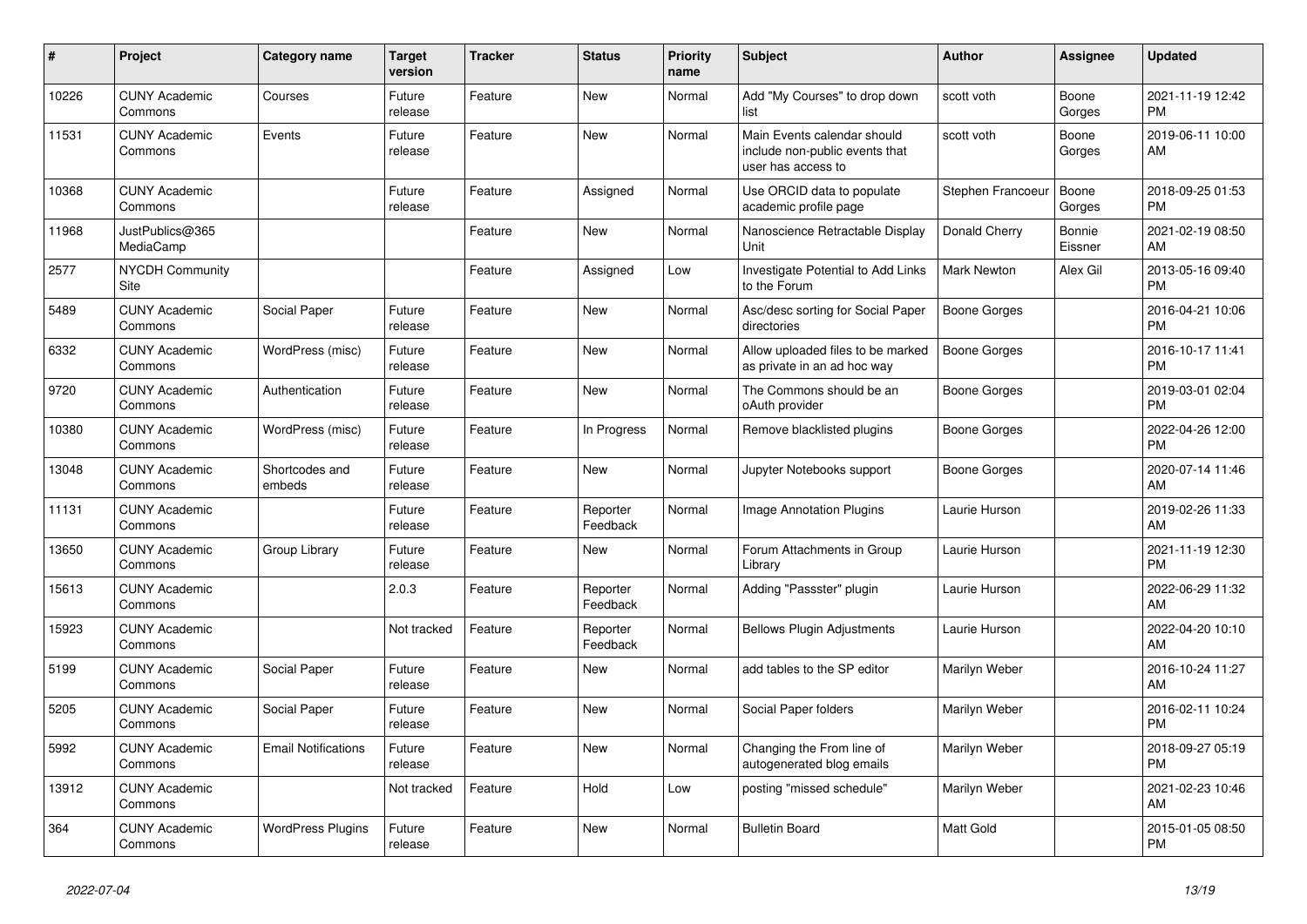| #     | Project                         | <b>Category name</b>     | <b>Target</b><br>version | <b>Tracker</b> | <b>Status</b>        | <b>Priority</b><br>name | <b>Subject</b>                                                                            | <b>Author</b>           | <b>Assignee</b>     | <b>Updated</b>                |
|-------|---------------------------------|--------------------------|--------------------------|----------------|----------------------|-------------------------|-------------------------------------------------------------------------------------------|-------------------------|---------------------|-------------------------------|
| 11077 | <b>CUNY Academic</b><br>Commons | Events                   | Not tracked              | Feature        | Reporter<br>Feedback | Normal                  | Show event category description<br>in event list view                                     | Raffi<br>Khatchadourian |                     | 2019-02-12 10:38<br><b>PM</b> |
| 16290 | <b>CUNY Academic</b><br>Commons |                          |                          | Feature        | Reporter<br>Feedback | Normal                  | Add Table Of Contents Block<br>plug-in                                                    | Raffi<br>Khatchadourian |                     | 2022-06-24 10:26<br>AM        |
| 16314 | <b>CUNY Academic</b><br>Commons | <b>WordPress Plugins</b> |                          | Feature        | New                  | Normal                  | Install Multicollab plug-in?                                                              | Raffi<br>Khatchadourian |                     | 2022-06-29 03:44<br><b>PM</b> |
| 11860 | <b>CUNY Academic</b><br>Commons | Registration             | Future<br>release        | Feature        | <b>New</b>           | Normal                  | <b>Ensure Students Are Aware They</b><br>Can Use Aliases At Registration                  | scott voth              |                     | 2019-09-24 08:46<br>AM        |
| 4070  | <b>CUNY Academic</b><br>Commons | Analytics                | Not tracked              | Support        | Assigned             | Normal                  | Request for JITP site analytics                                                           | Matt Gold               | Seth Persons        | 2016-02-23 03:09<br><b>PM</b> |
| 11883 | <b>CUNY Academic</b><br>Commons | Help/Codex               | Not tracked              | Support        | New                  | Normal                  | Need Embedding Help Page<br>Update (Tableau)                                              | Anthony Wheeler         | scott voth          | 2019-09-24 08:49<br>AM        |
| 636   | <b>CUNY Academic</b><br>Commons | WordPress (misc)         | Not tracked              | Support        | Assigned             | Normal                  | Create Lynda.com-like Table of<br><b>Contents for Prospective Tutorial</b><br>Screencasts | <b>Matt Gold</b>        | scott voth          | 2016-02-23 03:12<br><b>PM</b> |
| 12247 | <b>CUNY Academic</b><br>Commons | Publicity                | Not tracked              | Support        | <b>New</b>           | Normal                  | <b>Screenshot of First Commons</b><br>Homepage                                            | scott voth              | scott voth          | 2020-01-14 12:08<br><b>PM</b> |
| 5826  | <b>CUNY Academic</b><br>Commons | <b>WordPress Plugins</b> | Future<br>release        | Support        | Reporter<br>Feedback | Normal                  | <b>Remove Subscription Options</b><br>plugin from directory                               | Sarah Morgano           | Sarah<br>Morgano    | 2016-10-21 04:14<br><b>PM</b> |
| 4986  | <b>CUNY Academic</b><br>Commons | ZenDesk                  | Not tracked              | Support        | Assigned             | Normal                  | Prepare documentation for<br>Zendesk re web widget                                        | <b>Matt Gold</b>        | Samantha<br>Raddatz | 2016-02-25 03:09<br><b>PM</b> |
| 9729  | <b>CUNY Academic</b><br>Commons | <b>SEO</b>               | Not tracked              | Support        | New                  | Normal                  | 503 Errors showing on<br>newlaborforum.cuny.edu                                           | Diane Krauthamer        | Raymond<br>Hoh      | 2018-05-22 04:48<br><b>PM</b> |
| 12004 | <b>CUNY Academic</b><br>Commons |                          | Not tracked              | Support        | Reporter<br>Feedback | Normal                  | Notifications for spam blog<br>comments                                                   | Gina Cherry             | Raymond<br>Hoh      | 2019-11-01 12:05<br><b>PM</b> |
| 11149 | <b>CUNY Academic</b><br>Commons |                          | Not tracked              | Support        | Reporter<br>Feedback | Normal                  | comments getting blocked                                                                  | Marilyn Weber           | Raymond<br>Hoh      | 2019-03-26 11:40<br>AM        |
| 12741 | <b>CUNY Academic</b><br>Commons | <b>WordPress Plugins</b> | Not tracked              | Support        | Reporter<br>Feedback | Normal                  | Tableau Public Viz Block                                                                  | Marilyn Weber           | Raymond<br>Hoh      | 2020-05-12 11:00<br>AM        |
| 13286 | <b>CUNY Academic</b><br>Commons |                          | Not tracked              | Support        | New                  | Normal                  | problem connecting with<br><b>WordPress app</b>                                           | Marilyn Weber           | Raymond<br>Hoh      | 2020-09-08 11:16<br>AM        |
| 16110 | <b>CUNY Academic</b><br>Commons |                          |                          | Support        | Reporter<br>Feedback | Normal                  | remove Creative Commons<br>license from pages?                                            | Marilyn Weber           | Raymond<br>Hoh      | 2022-05-17 06:11<br><b>PM</b> |
| 14983 | <b>CUNY Academic</b><br>Commons | WordPress (misc)         | Not tracked              | Support        | Reporter<br>Feedback | Normal                  | "Read More" tag not working                                                               | Rebecca Krisel          | Raymond<br>Hoh      | 2021-11-23 01:17<br><b>PM</b> |
| 3492  | <b>CUNY Academic</b><br>Commons | <b>WordPress Themes</b>  | Future<br>release        | Support        | Assigned             | Normal                  | Add CBOX theme to the<br>Commons                                                          | scott voth              | Raymond<br>Hoh      | 2014-10-08 05:55<br><b>PM</b> |
| 13946 | <b>CUNY Academic</b><br>Commons | <b>WordPress Plugins</b> | 2.1.0                    | Support        | Assigned             | Normal                  | Custom Embed handler For<br>OneDrive files                                                | scott voth              | Raymond<br>Hoh      | 2022-05-26 10:46<br>AM        |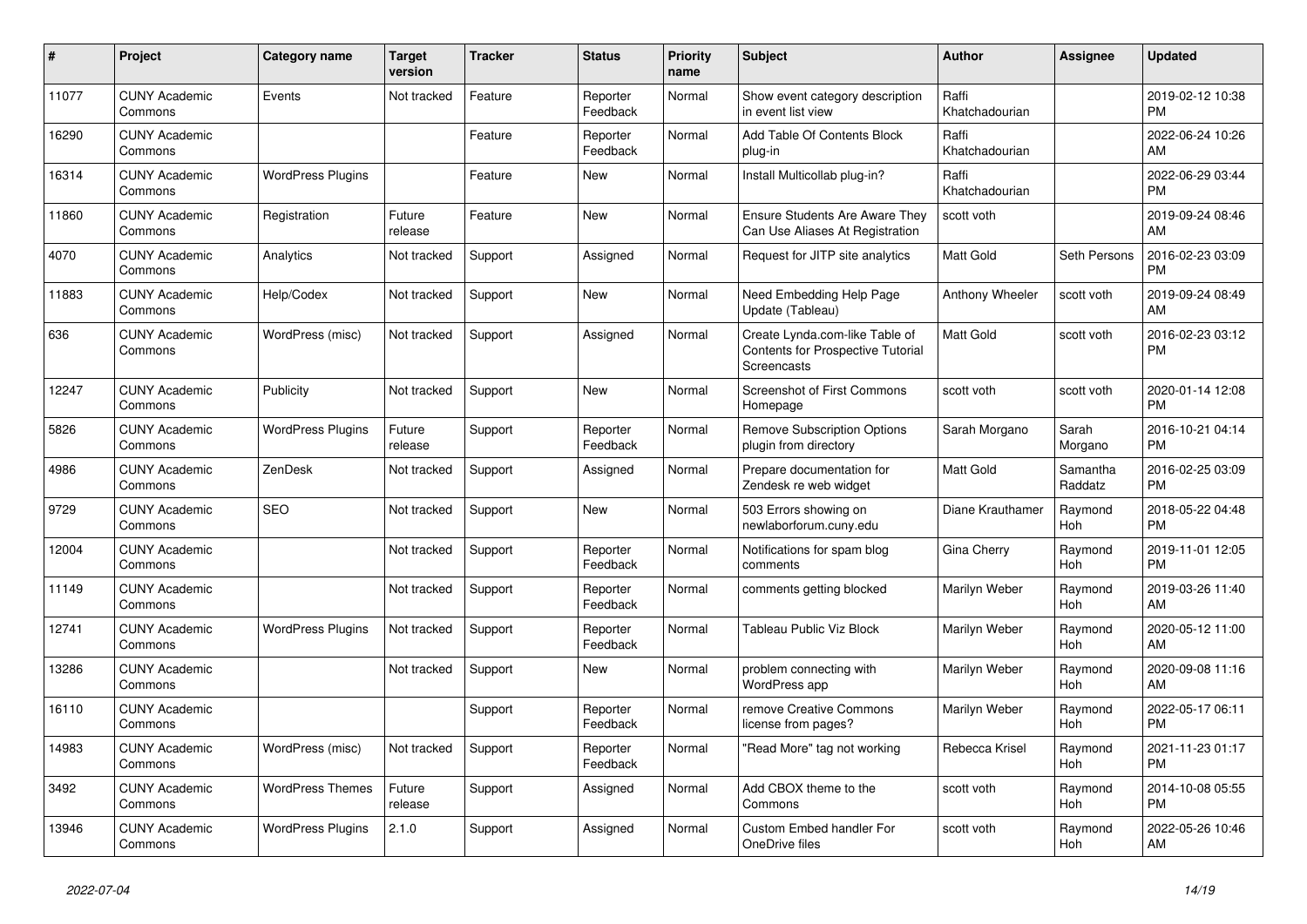| $\pmb{\#}$ | Project                         | <b>Category name</b>     | <b>Target</b><br>version | <b>Tracker</b> | <b>Status</b>        | Priority<br>name | <b>Subject</b>                                                    | <b>Author</b>  | <b>Assignee</b>  | <b>Updated</b>                |
|------------|---------------------------------|--------------------------|--------------------------|----------------|----------------------|------------------|-------------------------------------------------------------------|----------------|------------------|-------------------------------|
| 14994      | <b>CUNY Academic</b><br>Commons | cdev.gc.cuny.edu         | Not tracked              | Support        | In Progress          | Normal           | Clear Cache on CDEV                                               | scott voth     | Raymond<br>Hoh   | 2021-12-07 03:51<br><b>PM</b> |
| 11624      | <b>CUNY Academic</b><br>Commons | WordPress (misc)         | Not tracked              | Support        | <b>New</b>           | Normal           | Change pages into posts or swap<br>database for a Commons site?   | Stephen Klein  | Raymond<br>Hoh   | 2019-07-09 11:04<br>AM        |
| 11545      | <b>CUNY Academic</b><br>Commons | <b>WordPress Plugins</b> | Not tracked              | Support        | <b>New</b>           | Normal           | <b>Twitter searches in WordPress</b>                              | Gina Cherry    | Matt Gold        | 2019-09-23 01:03<br><b>PM</b> |
| 12484      | <b>CUNY Academic</b><br>Commons |                          | Not tracked              | Support        | Reporter<br>Feedback | Normal           | Sign up Code for COIL Course<br>starting in March                 | Laurie Hurson  | Matt Gold        | 2020-03-02 02:26<br><b>PM</b> |
| 2175       | <b>CUNY Academic</b><br>Commons | WordPress (misc)         | Not tracked              | Support        | Assigned             | Normal           | Subscibe 2 vs. Jetpack<br>subscription options                    | local admin    | Matt Gold        | 2016-01-26 04:58<br><b>PM</b> |
| 8607       | <b>CUNY Academic</b><br>Commons |                          | Not tracked              | Support        | <b>New</b>           | Normal           | Paypal?                                                           | Marilyn Weber  | Matt Gold        | 2018-05-15 01:37<br><b>PM</b> |
| 10839      | <b>CUNY Academic</b><br>Commons | About page               | Not tracked              | Support        | New                  | Normal           | <b>Mission Statement Needs</b><br>Revision                        | scott voth     | Matt Gold        | 2018-12-26 10:58<br>AM        |
| 11493      | <b>CUNY Academic</b><br>Commons | Domain Mapping           | Not tracked              | Support        | Reporter<br>Feedback | Normal           | Domain Mapping Request - Talia<br>Schaffer                        | scott voth     | Matt Gold        | 2019-08-06 08:39<br>AM        |
| 12382      | <b>CUNY Academic</b><br>Commons | Membership               | Not tracked              | Support        | New                  | Normal           | Email request change                                              | Marilyn Weber  | Marilyn<br>Weber | 2020-02-06 12:56<br><b>PM</b> |
| 9211       | <b>CUNY Academic</b><br>Commons | <b>WordPress Plugins</b> | Future<br>release        | Support        | Reporter<br>Feedback | Normal           | Auto-Role Setting in Forum Plugin<br>Causing Some Confusion       | Luke Waltzer   | Boone<br>Gorges  | 2018-03-13 11:44<br>AM        |
| 9207       | <b>CUNY Academic</b><br>Commons |                          | Future<br>release        | Support        | Reporter<br>Feedback | Normal           | display dashboards made in<br>Tableau?                            | Marilyn Weber  | Boone<br>Gorges  | 2018-04-10 10:42<br>AM        |
| 9941       | <b>CUNY Academic</b><br>Commons | Wiki                     | Not tracked              | Support        | Assigned             | Normal           | Wiki functionality                                                | Matt Gold      | Boone<br>Gorges  | 2018-06-26 10:57<br>AM        |
| 11449      | <b>CUNY Academic</b><br>Commons | WordPress - Media        | Not tracked              | Support        | Reporter<br>Feedback | Normal           | Cloning Media Library for JITP<br>from Staging to Production Site | Patrick DeDauw | Boone<br>Gorges  | 2019-05-13 12:00<br><b>PM</b> |
| 11386      | <b>CUNY Academic</b><br>Commons | WordPress - Media        | Not tracked              | Support        | Reporter<br>Feedback | Normal           | disappearing images                                               | scott voth     | Boone<br>Gorges  | 2019-05-14 10:32<br>AM        |
| 11496      | <b>CUNY Academic</b><br>Commons | <b>Public Portfolio</b>  | 1.15.2                   | Support        | New                  | Normal           | Replace Twitter Icon on Member<br>Portfolio page                  | scott voth     | Boone<br>Gorges  | 2019-06-06 01:03<br><b>PM</b> |
| 15767      | <b>CUNY Academic</b><br>Commons | WordPress (misc)         |                          | Support        | New                  | Normal           | Site loading slowly                                               | scott voth     | Boone<br>Gorges  | 2022-04-04 08:56<br><b>PM</b> |
| 14842      | <b>CUNY Academic</b><br>Commons |                          | Not tracked              | Support        | Reporter<br>Feedback | Normal           | Question about widgets and block<br>editor                        | Gina Cherry    |                  | 2021-10-06 03:01<br><b>PM</b> |
| 12328      | <b>CUNY Academic</b><br>Commons |                          | Not tracked              | Support        | New                  | Normal           | Sign up Code for Non-CUNY<br>Faculty                              | Laurie Hurson  |                  | 2020-01-28 10:25<br>AM        |
| 14538      | CUNY Academic<br>Commons        |                          | Not tracked              | Support        | Reporter<br>Feedback | Normal           | <b>Weebly To Commons</b>                                          | Laurie Hurson  |                  | 2021-09-14 10:47<br>AM        |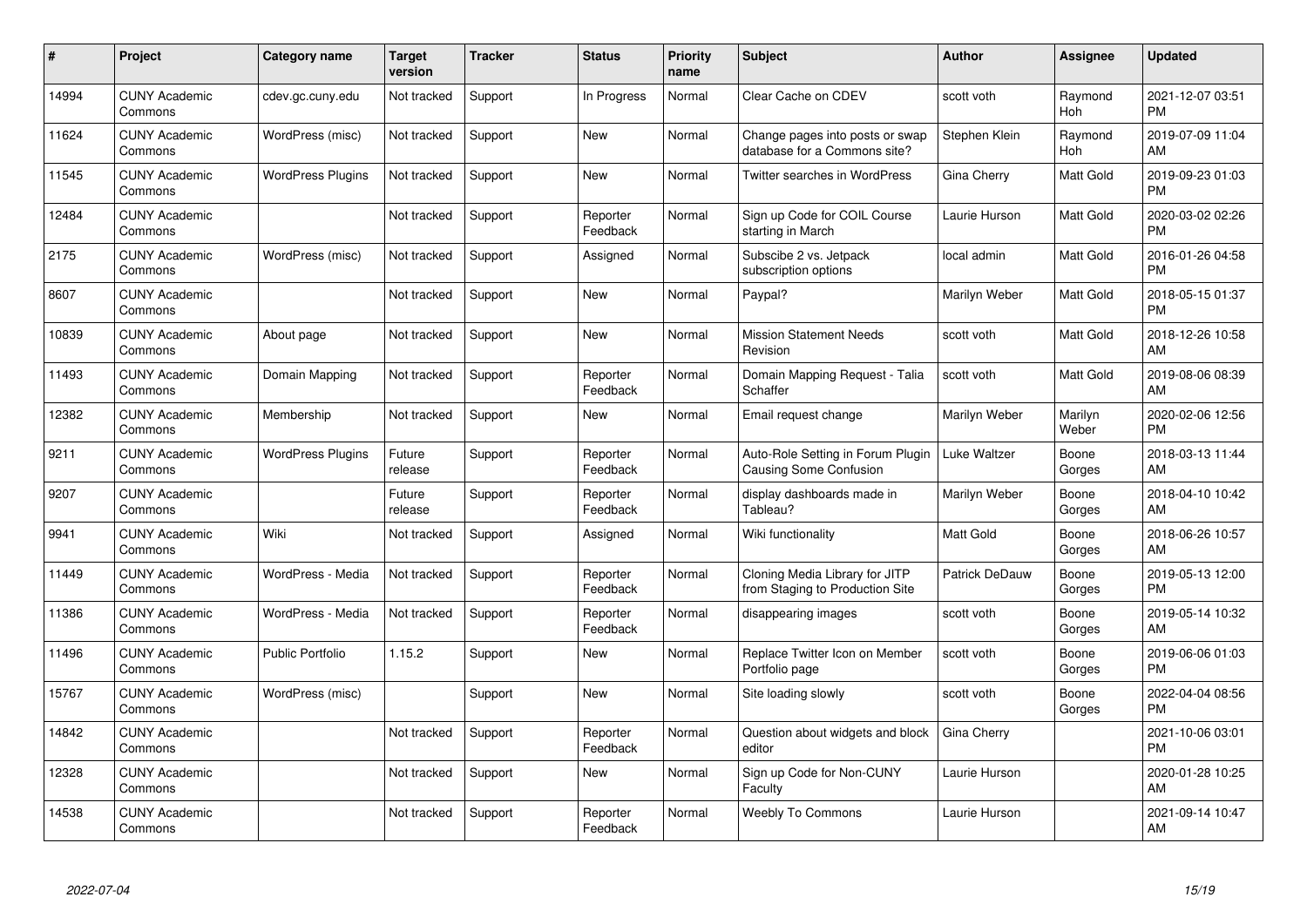| $\#$  | Project                         | <b>Category name</b>      | <b>Target</b><br>version | <b>Tracker</b> | <b>Status</b>        | Priority<br>name | <b>Subject</b>                                                   | <b>Author</b> | Assignee | <b>Updated</b>                |
|-------|---------------------------------|---------------------------|--------------------------|----------------|----------------------|------------------|------------------------------------------------------------------|---------------|----------|-------------------------------|
| 15176 | <b>CUNY Academic</b><br>Commons |                           | Not tracked              | Support        | Reporter<br>Feedback | Normal           | Archiving Q Writing & Old<br>Wordpress Sites on the Commons      | Laurie Hurson |          | 2022-02-08 10:28<br>AM        |
| 10273 | <b>CUNY Academic</b><br>Commons | Registration              | Not tracked              | Support        | Reporter<br>Feedback | Normal           | users combining CF and campus<br>address                         | Marilyn Weber |          | 2019-09-18 10:58<br>AM        |
| 10657 | <b>CUNY Academic</b><br>Commons |                           | Not tracked              | Support        | Reporter<br>Feedback | Normal           | child theme problems                                             | Marilyn Weber |          | 2018-11-08 01:19<br><b>PM</b> |
| 11509 | <b>CUNY Academic</b><br>Commons |                           | Not tracked              | Support        | Reporter<br>Feedback | Normal           | deleted Page causing a Menu<br>problem?                          | Marilyn Weber |          | 2019-06-04 09:54<br>AM        |
| 11519 | <b>CUNY Academic</b><br>Commons |                           | Not tracked              | Support        | Assigned             | Normal           | comment option not appearing                                     | Marilyn Weber |          | 2019-09-24 10:28<br>AM        |
| 11771 | <b>CUNY Academic</b><br>Commons |                           | Not tracked              | Support        | Reporter<br>Feedback | Normal           | post displays in sections                                        | Marilyn Weber |          | 2019-08-20 10:34<br>AM        |
| 11787 | <b>CUNY Academic</b><br>Commons |                           | Not tracked              | Support        | Reporter<br>Feedback | Normal           | automated comments notifications<br>on ZenDesk                   | Marilyn Weber |          | 2019-08-26 06:18<br><b>PM</b> |
| 11848 | <b>CUNY Academic</b><br>Commons |                           | Not tracked              | Support        | Hold                 | Normal           | a Dean of Faculty wants to share<br>a large file                 | Marilyn Weber |          | 2019-09-24 08:44<br>AM        |
| 12350 | <b>CUNY Academic</b><br>Commons | <b>Blogs (BuddyPress)</b> | Not tracked              | Support        | Reporter<br>Feedback | Normal           | URL creation problem                                             | Marilyn Weber |          | 2020-02-03 11:27<br>AM        |
| 12352 | <b>CUNY Academic</b><br>Commons |                           | Not tracked              | Support        | <b>New</b>           | Normal           | "posts list" page builder block<br>option                        | Marilyn Weber |          | 2020-02-03 01:29<br><b>PM</b> |
| 13034 | <b>CUNY Academic</b><br>Commons |                           | Not tracked              | Support        | Reporter<br>Feedback | Normal           | a site is asking people to join the<br>Commons to get a download | Marilyn Weber |          | 2020-07-12 07:23<br>AM        |
| 13255 | <b>CUNY Academic</b><br>Commons |                           | Not tracked              | Support        | Reporter<br>Feedback | Normal           | Accessibility problems                                           | Marilyn Weber |          | 2020-09-01 05:48<br><b>PM</b> |
| 13975 | <b>CUNY Academic</b><br>Commons | Social Paper              | Not tracked              | Support        | Reporter<br>Feedback | Normal           | can't approve comments on Social<br>Paper paper                  | Marilyn Weber |          | 2021-02-12 09:33<br>AM        |
| 14074 | <b>CUNY Academic</b><br>Commons | WordPress (misc)          | Not tracked              | Support        | Reporter<br>Feedback | Normal           | page password protection problem                                 | Marilyn Weber |          | 2021-03-02 11:03<br>AM        |
| 14398 | <b>CUNY Academic</b><br>Commons |                           | Not tracked              | Support        | Reporter<br>Feedback | Normal           | Events plug-in notification problem                              | Marilyn Weber |          | 2021-05-11 11:21<br>AM        |
| 14784 | <b>CUNY Academic</b><br>Commons |                           |                          | Support        | Reporter<br>Feedback | Normal           | User report of logo problem when<br>using Customizer theme       | Marilyn Weber |          | 2021-09-17 10:25<br>AM        |
| 14900 | <b>CUNY Academic</b><br>Commons |                           | Not tracked              | Support        | Reporter<br>Feedback | Normal           | previous theme?                                                  | Marilyn Weber |          | 2021-10-25 10:31<br>AM        |
| 14911 | <b>CUNY Academic</b><br>Commons | <b>WordPress Themes</b>   | Not tracked              | Support        | New                  | Normal           | Twentytwentyone theme                                            | Marilyn Weber |          | 2021-10-28 10:37<br>AM        |
| 15045 | <b>CUNY Academic</b><br>Commons |                           |                          | Support        | <b>New</b>           | Normal           | no result for KCeL in the search<br>box on the commons           | Marilyn Weber |          | 2021-12-10 11:29<br>AM        |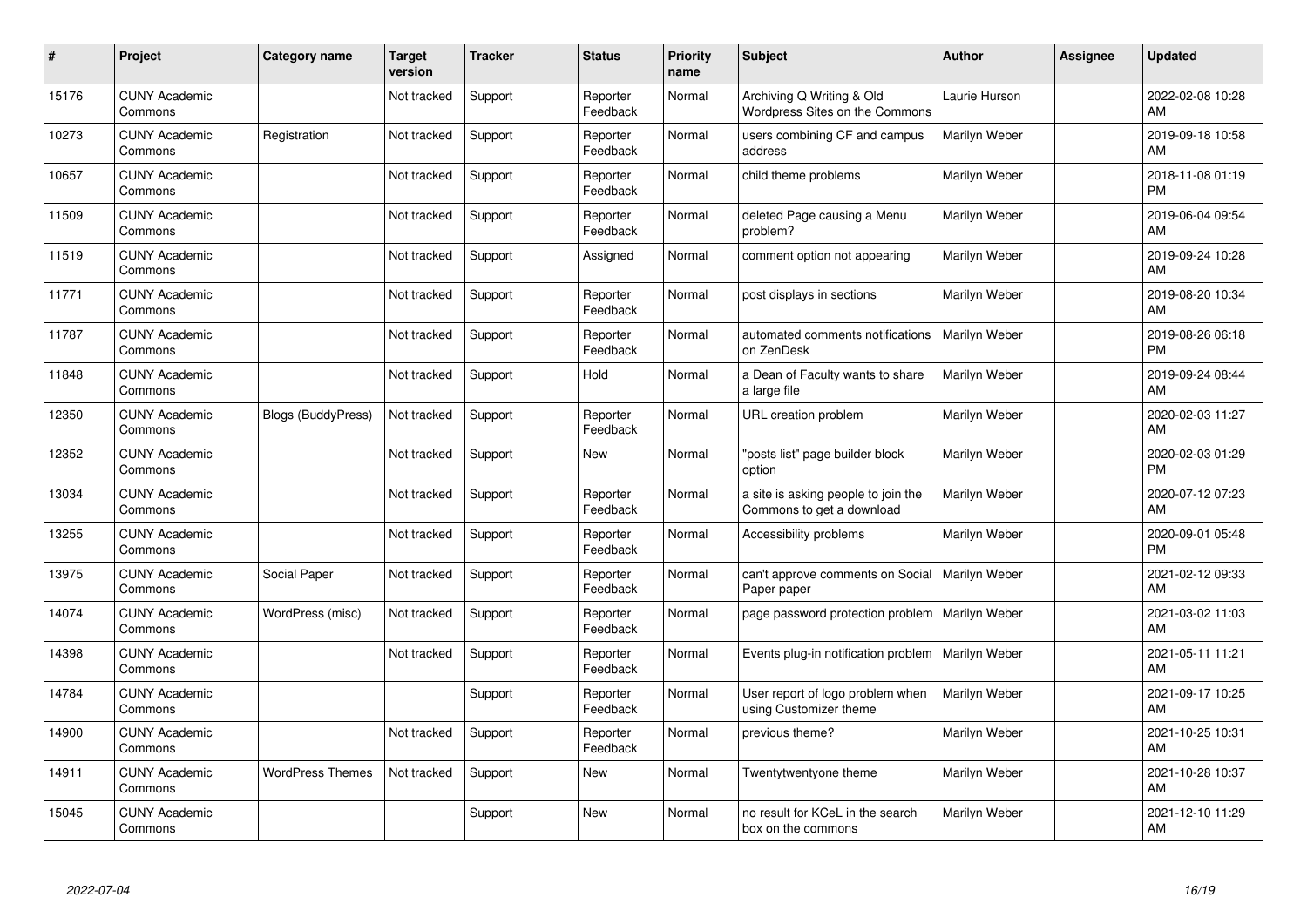| #     | Project                         | <b>Category name</b>     | <b>Target</b><br>version | <b>Tracker</b> | <b>Status</b>        | <b>Priority</b><br>name | <b>Subject</b>                                                      | <b>Author</b>    | <b>Assignee</b>    | <b>Updated</b>                |
|-------|---------------------------------|--------------------------|--------------------------|----------------|----------------------|-------------------------|---------------------------------------------------------------------|------------------|--------------------|-------------------------------|
| 15169 | <b>CUNY Academic</b><br>Commons |                          | 2.0.3                    | Support        | Reporter<br>Feedback | Normal                  | new Prelude website zipfiles for<br>custom theme and other files.   | Marilyn Weber    |                    | 2022-06-29 11:32<br>AM        |
| 15260 | <b>CUNY Academic</b><br>Commons |                          |                          | Support        | Reporter<br>Feedback | Normal                  | Diacritical markings   European<br><b>Stages</b>                    | Marilyn Weber    |                    | 2022-02-04 08:16<br>AM        |
| 15370 | <b>CUNY Academic</b><br>Commons |                          |                          | Support        | Reporter<br>Feedback | Normal                  | All-in-One Event Calendar?                                          | Marilyn Weber    |                    | 2022-02-17 11:03<br>AM        |
| 15565 | <b>CUNY Academic</b><br>Commons |                          |                          | Support        | <b>New</b>           | Normal                  | Events - send updates to an email<br>listserv                       | Marilyn Weber    |                    | 2022-03-10 01:06<br><b>PM</b> |
| 15655 | <b>CUNY Academic</b><br>Commons |                          | 2.0.3                    | Support        | Reporter<br>Feedback | Normal                  | Event Aggregator plugin?                                            | Marilyn Weber    |                    | 2022-06-29 11:32<br>AM        |
| 15685 | <b>CUNY Academic</b><br>Commons |                          |                          | Support        | <b>New</b>           | High                    | problem with chrome?                                                | Marilyn Weber    |                    | 2022-04-25 03:40<br><b>PM</b> |
| 15816 | <b>CUNY Academic</b><br>Commons |                          | Not tracked              | Support        | <b>New</b>           | Normal                  | slow loading at SPS                                                 | Marilyn Weber    |                    | 2022-04-05 01:26<br><b>PM</b> |
| 16099 | <b>CUNY Academic</b><br>Commons |                          |                          | Support        | Reporter<br>Feedback | Normal                  | request for Newsletter Glue                                         | Marilyn Weber    |                    | 2022-05-13 12:14<br><b>PM</b> |
| 10982 | <b>CUNY Academic</b><br>Commons | Domain Mapping           | Not tracked              | Support        | Reporter<br>Feedback | Normal                  | <b>CNAME</b> question                                               | scott voth       |                    | 2019-01-22 04:29<br><b>PM</b> |
| 11788 | <b>CUNY Academic</b><br>Commons | <b>WordPress Plugins</b> | Future<br>release        | Support        | Reporter<br>Feedback | Normal                  | Plugin Reguest - Browse Aloud                                       | scott voth       |                    | 2019-09-24 08:42<br>AM        |
| 3565  | <b>CUNY Academic</b><br>Commons | My Commons               | Not tracked              | Documentation  | <b>New</b>           | Normal                  | Load Newest inconsistencies                                         | Chris Stein      | scott voth         | 2015-11-09 01:16<br><b>PM</b> |
| 3524  | <b>CUNY Academic</b><br>Commons | Documentation            | Not tracked              | Documentation  | Assigned             | Normal                  | Post describing all you can do<br>when starting up a new blog/group | Matt Gold        | scott voth         | 2014-10-04 12:56<br><b>PM</b> |
| 12392 | <b>CUNY Academic</b><br>Commons | Help/Codex               | Not tracked              | Documentation  | New                  | Normal                  | Updates to Common Commons<br>Questions on Help Page                 | scott voth       | Margaret<br>Galvan | 2020-02-11 10:53<br>AM        |
| 2666  | <b>CUNY Academic</b><br>Commons | About page               | Not tracked              | Documentation  | Assigned             | Normal                  | <b>Update About Text</b>                                            | Chris Stein      | Luke Waltzer       | 2016-03-04 11:19<br>AM        |
| 8666  | <b>CUNY Academic</b><br>Commons | Teaching                 | Not tracked              | Documentation  | Assigned             | Normal                  | Create Teaching on the Commons   Matt Gold<br>Resource Page         |                  | Laurie Hurson      | 2019-09-23 03:16<br><b>PM</b> |
| 3369  | <b>CUNY Academic</b><br>Commons | Reply By Email           | Not tracked              | Outreach       | Hold                 | Normal                  | Release reply by email to WP<br>plugin directory                    | <b>Matt Gold</b> | Raymond<br>Hoh     | 2016-03-01 12:46<br><b>PM</b> |
| 9015  | <b>CUNY Academic</b><br>Commons | Groups (misc)            | Not tracked              | Outreach       | Assigned             | Normal                  | Email group admins the email<br>addresses of their groups           | <b>Matt Gold</b> | Matt Gold          | 2018-01-02 09:54<br>AM        |
| 6665  | <b>CUNY Academic</b><br>Commons |                          | Not tracked              | Publicity      | <b>New</b>           | Normal                  | Dead Link in 1.10 announcement<br>post                              | Paige Dupont     | Stephen Real       | 2016-12-01 03:11<br><b>PM</b> |
| 2612  | <b>CUNY Academic</b><br>Commons |                          | Not tracked              | Publicity      | Assigned             | Normal                  | Pinterest site for the Commons                                      | local admin      | Sarah<br>Morgano   | 2016-03-04 11:19<br>AM        |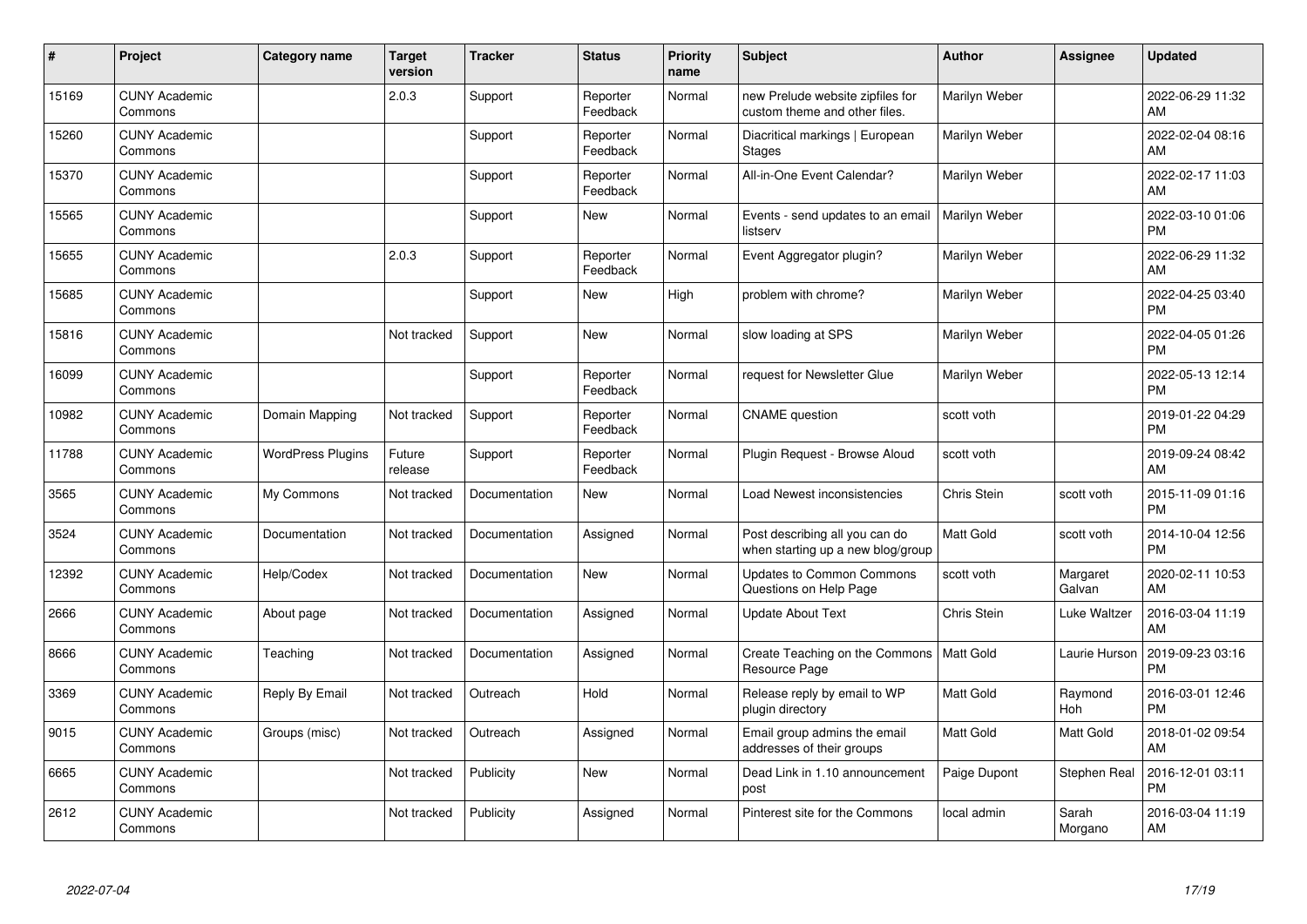| $\vert$ # | <b>Project</b>                  | Category name               | <b>Target</b><br>version | <b>Tracker</b> | <b>Status</b>        | Priority<br>name | <b>Subject</b>                                                                       | <b>Author</b>           | Assignee            | <b>Updated</b>                |
|-----------|---------------------------------|-----------------------------|--------------------------|----------------|----------------------|------------------|--------------------------------------------------------------------------------------|-------------------------|---------------------|-------------------------------|
| 3510      | <b>CUNY Academic</b><br>Commons | Publicity                   | 1.7                      | Publicity      | Assigned             | Normal           | Post on the News Blog re: 'My<br>Commons'                                            | Micki Kaufman           | Sarah<br>Morgano    | 2014-10-15 11:18<br>AM        |
| 3511      | <b>CUNY Academic</b><br>Commons | Publicity                   | 1.7                      | Publicity      | Assigned             | Normal           | Social media for 1.7                                                                 | Micki Kaufman           | Sarah<br>Morgano    | 2014-10-14 03:32<br><b>PM</b> |
| 5298      | <b>CUNY Academic</b><br>Commons |                             | Not tracked              | Publicity      | <b>New</b>           | Normal           | Survey Pop-Up Text                                                                   | Samantha Raddatz        | Samantha<br>Raddatz | 2016-03-22 12:27<br><b>PM</b> |
| 11393     | <b>CUNY Academic</b><br>Commons |                             | Not tracked              | Publicity      | <b>New</b>           | Normal           | After 1.15 release, ceate a hero<br>slide and post about adding a site<br>to a group | scott voth              | Patrick<br>Sweeney  | 2019-05-14 10:32<br>AM        |
| 3506      | <b>CUNY Academic</b><br>Commons | Publicity                   | 1.7                      | Publicity      | <b>New</b>           | Normal           | Prepare 1.7 email messaging                                                          | Micki Kaufman           | Micki<br>Kaufman    | 2014-10-01 12:36<br><b>PM</b> |
| 3509      | <b>CUNY Academic</b><br>Commons | Publicity                   | 1.7                      | Publicity      | <b>New</b>           | Normal           | Create 1.7 digital signage imagery                                                   | Micki Kaufman           | Marilyn<br>Weber    | 2014-10-01 12:40<br><b>PM</b> |
| 14475     | <b>CUNY Academic</b><br>Commons |                             | Not tracked              | Publicity      | <b>New</b>           | Normal           | <b>OER Showcase Page</b>                                                             | Laurie Hurson           | Laurie Hurson       | 2021-09-14 10:46<br>AM        |
| 14504     | <b>CUNY Academic</b><br>Commons |                             | Not tracked              | Publicity      | Reporter<br>Feedback | Normal           | Adding showcases to home page<br>menu                                                | Laurie Hurson           | Boone<br>Gorges     | 2022-01-19 03:26<br><b>PM</b> |
| 6014      | <b>CUNY Academic</b><br>Commons | Publicity                   | Future<br>release        | Publicity      | Reporter<br>Feedback | Normal           | Google search listing                                                                | <b>Matt Gold</b>        | Boone<br>Gorges     | 2016-09-21 03:48<br><b>PM</b> |
| 4222      | <b>CUNY Academic</b><br>Commons | User Experience             | Future<br>release        | Design/UX      | <b>New</b>           | Normal           | Add information to 'Delete<br>Account' page                                          | Samantha Raddatz        | scott voth          | 2015-06-26 11:35<br>AM        |
| 10580     | <b>CUNY Academic</b><br>Commons | Information<br>Architecture | Future<br>release        | Design/UX      | <b>New</b>           | Normal           | Primary nav item review                                                              | Boone Gorges            | Sara Cannon         | 2022-06-28 01:29<br><b>PM</b> |
| 10439     | <b>CUNY Academic</b><br>Commons | Design                      | 2.1.0                    | Design/UX      | New                  | Normal           | Create Style Guide for Commons                                                       | Sonja Leix              | Sara Cannon         | 2022-06-28 01:43<br><b>PM</b> |
| 4027      | <b>CUNY Academic</b><br>Commons | Commons In A Box            | Not tracked              | Design/UX      | Assigned             | Normal           | Usability review of CBOX update<br>procedures                                        | <b>Matt Gold</b>        | Samantha<br>Raddatz | 2015-05-11 06:36<br><b>PM</b> |
| 4235      | <b>CUNY Academic</b><br>Commons |                             | Not tracked              | Design/UX      | Assigned             | Normal           | Explore user experience around<br>comments on forum topics vs docs                   | <b>Matt Gold</b>        | Samantha<br>Raddatz | 2015-07-21 10:23<br>AM        |
| 4404      | <b>CUNY Academic</b><br>Commons | <b>Public Portfolio</b>     | Future<br>release        | Design/UX      | Assigned             | Normal           | Change color of permissions info<br>on portfolio editing interface                   | <b>Matt Gold</b>        | Samantha<br>Raddatz | 2015-08-11 05:28<br><b>PM</b> |
| 5183      | <b>CUNY Academic</b><br>Commons | Social Paper                | Future<br>release        | Design/UX      | <b>New</b>           | Normal           | Creating a new paper when<br>viewing an existing paper                               | Raffi<br>Khatchadourian | Samantha<br>Raddatz | 2016-02-02 12:09<br><b>PM</b> |
| 4221      | <b>CUNY Academic</b><br>Commons | Group Forums                | Future<br>release        | Design/UX      | Assigned             | Normal           | Add 'Number of Posts' display<br>option to Forum page                                | Samantha Raddatz        | Samantha<br>Raddatz | 2015-06-26 02:21<br><b>PM</b> |
| 4226      | <b>CUNY Academic</b><br>Commons | <b>BuddyPress Docs</b>      | Future<br>release        | Design/UX      | <b>New</b>           | Normal           | Add option to connect a Doc with<br>a Group                                          | Samantha Raddatz        | Samantha<br>Raddatz | 2015-09-09 04:08<br><b>PM</b> |
| 4253      | <b>CUNY Academic</b><br>Commons | Public Portfolio            | Future<br>release        | Design/UX      | <b>New</b>           | Normal           | Encourage users to add portfolio<br>content                                          | Samantha Raddatz        | Samantha<br>Raddatz | 2015-07-07 11:32<br>AM        |